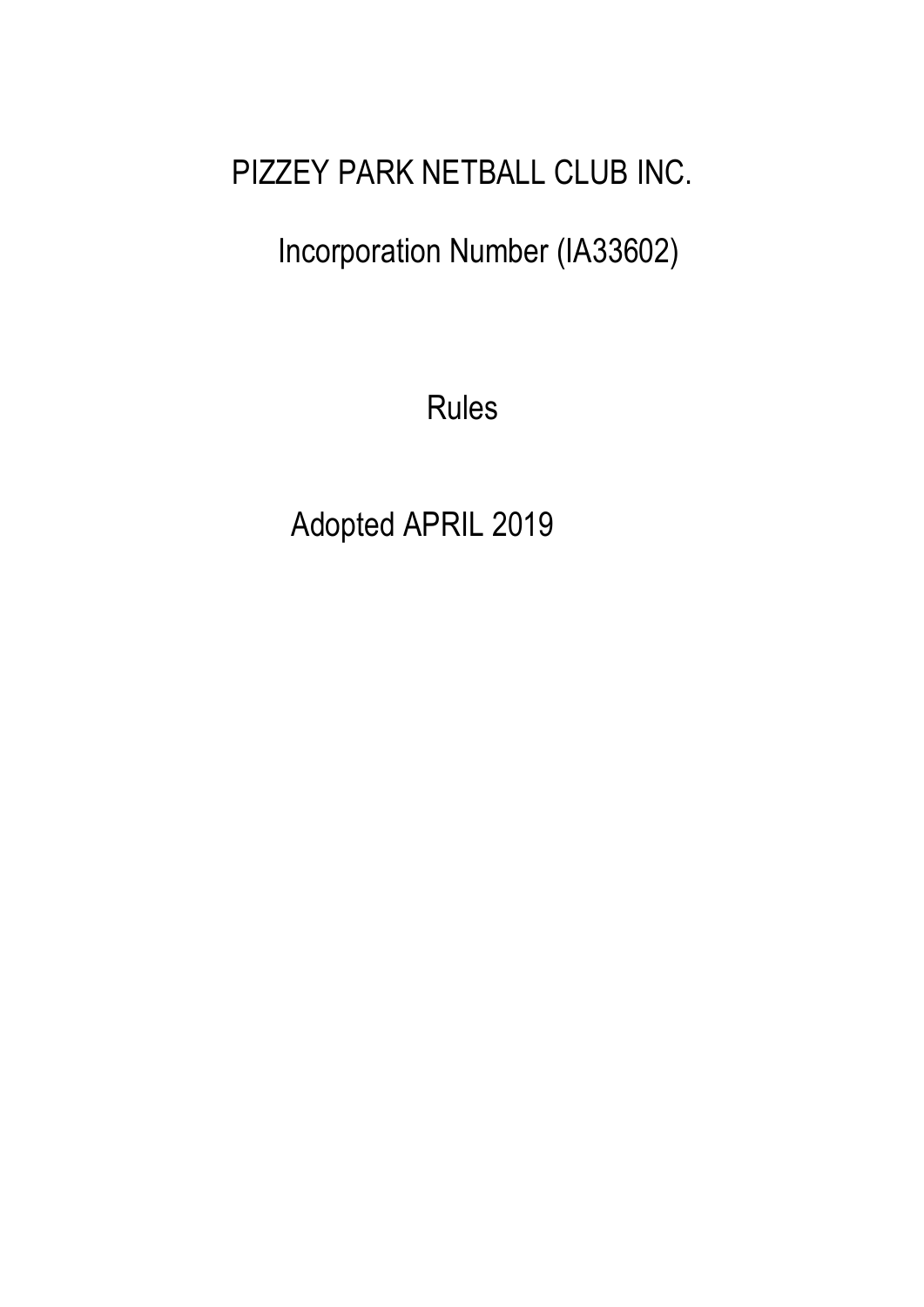| 1.1.         |                                                                                             |  |
|--------------|---------------------------------------------------------------------------------------------|--|
| 1.2.         |                                                                                             |  |
|              |                                                                                             |  |
| 2.1.         |                                                                                             |  |
| 2.2.         |                                                                                             |  |
|              |                                                                                             |  |
|              |                                                                                             |  |
| 3.1.<br>3.2. |                                                                                             |  |
| 3.3.         |                                                                                             |  |
| 3.4.         |                                                                                             |  |
| 3.5.         |                                                                                             |  |
| 3.6.         |                                                                                             |  |
| 3.7.         |                                                                                             |  |
| 3.8.         |                                                                                             |  |
| 3.9.         |                                                                                             |  |
|              |                                                                                             |  |
|              |                                                                                             |  |
| 4.1.         |                                                                                             |  |
| 4.2.         |                                                                                             |  |
| 4.3.         |                                                                                             |  |
| 5.           |                                                                                             |  |
| 5.1.         |                                                                                             |  |
| 5.2.         |                                                                                             |  |
| 5.3.         | RESIGNATION, REMOVAL OR VACATION OF OFFICE OF MANAGEMENT COMMITTEE MEMBER  13               |  |
| 5.4.         |                                                                                             |  |
| 5.5.         |                                                                                             |  |
| 5.6.         |                                                                                             |  |
| 5.7.         |                                                                                             |  |
| 5.8.         |                                                                                             |  |
| 5.9.         |                                                                                             |  |
| 5.10.        |                                                                                             |  |
| 5.11.        |                                                                                             |  |
| 5.12.        |                                                                                             |  |
| 5.13.        |                                                                                             |  |
| 6.           |                                                                                             |  |
| 6.1.         |                                                                                             |  |
| 6.2.         | BUSINESS TO BE CONDUCTED AT ANNUAL GENERAL MEETING OF LEVEL 1 INCORPORATED ASSOCIATIONS AND |  |
|              |                                                                                             |  |
| 6.3.         | BUSINESS TO BE CONDUCTED AT ANNUAL GENERAL MEETING OF OTHER LEVEL 2 INCORPORATED            |  |
|              |                                                                                             |  |
| 6.4.         | BUSINESS TO BE CONDUCTED AT ANNUAL GENERAL MEETING OF OTHER LEVEL 3 INCORPORATED            |  |
|              |                                                                                             |  |
| 6.5.         |                                                                                             |  |
| 6.6.         |                                                                                             |  |
| 6.7.         |                                                                                             |  |
| 6.8.         |                                                                                             |  |
| 6.9.         |                                                                                             |  |
| 6.10.        |                                                                                             |  |
| 6.11.        |                                                                                             |  |
| 7.           |                                                                                             |  |
| 7.1.         |                                                                                             |  |
|              |                                                                                             |  |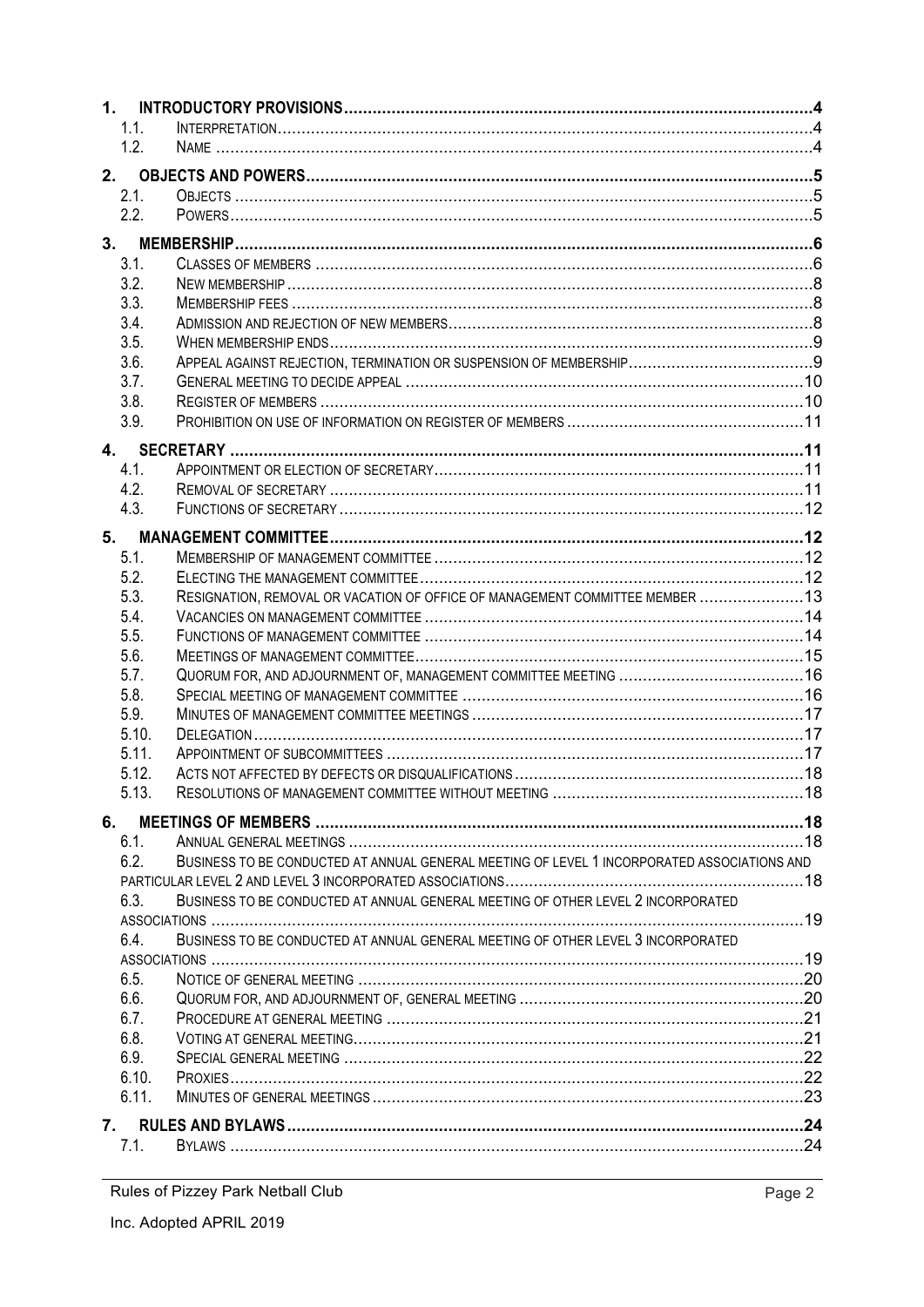| 7.2. |  |
|------|--|
|      |  |
|      |  |
| 81   |  |
| 8.2. |  |
| 8.3. |  |
| 8.4. |  |
| 8.5. |  |

| Date of adoption              | 23 April 2019   |
|-------------------------------|-----------------|
| Date of registration with OFT | <u>May 2019</u> |

#### **Compiled by CPR Group**

PO Box 2092 Sunshine Plaza Q 4558 P: 07 5443 6247 F: 07 5443 6429 E: admin@cprgroup.com.au W: www.cprgroup.com.au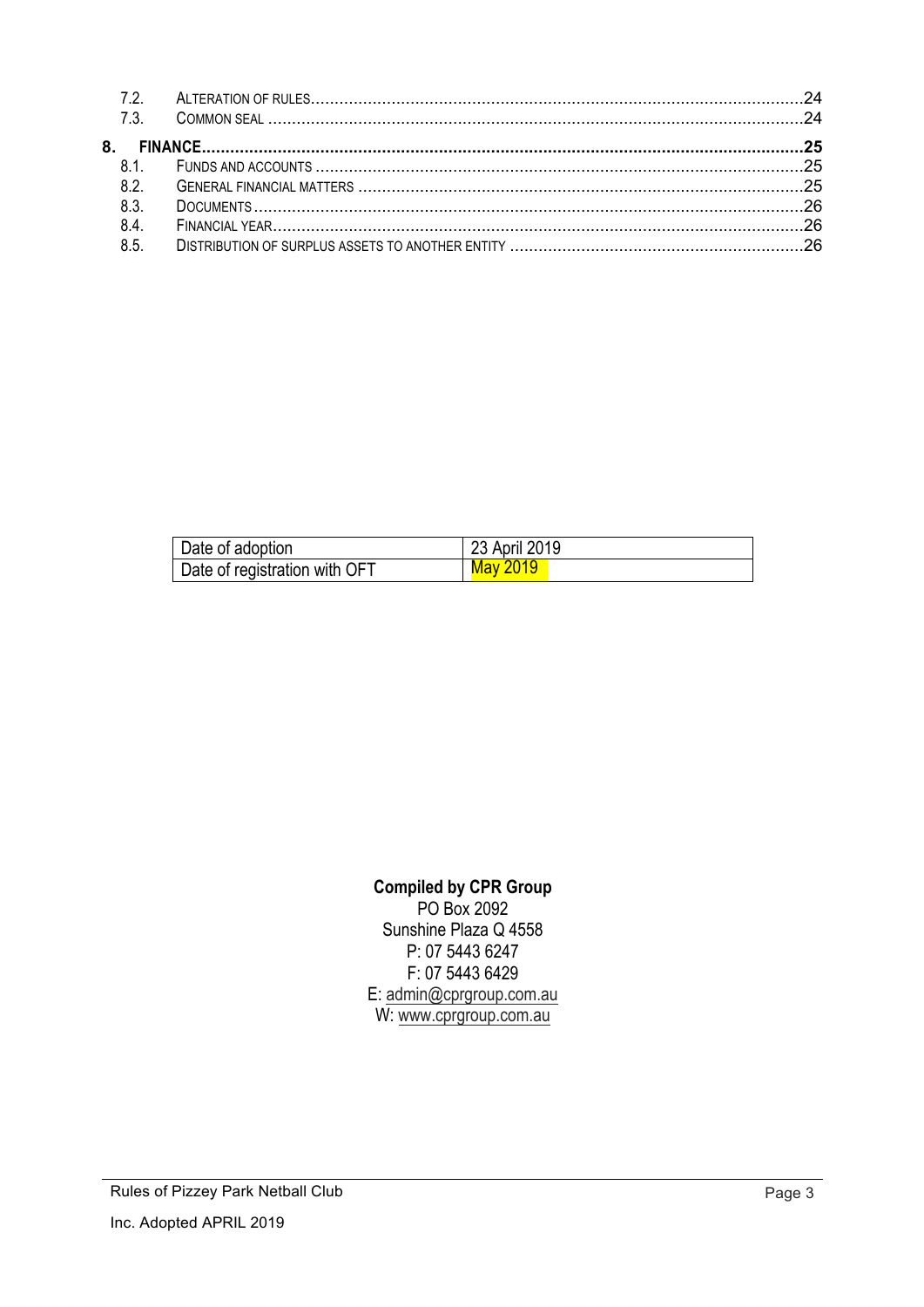#### **1. Introductory provisions**

#### **1.1. Interpretation**

- 1.1.1. In these rules:
	- a. **act** means the *Associations Incorporation Act 1981*;
	- b. **association** means the Pizzey Park Netball Club Inc.
	- c. **bylaws** means the bylaws of the association;
	- d. **by lot** means making a determination or choice by lottery. For example, this might include conducting a draw at random;
	- e. **casual vacancy**, on the management committee, means a vacancy that happens when an elected member of the management committee resigns, dies or otherwise stops holding office;
	- f. **fee** means a payment of money due to the association by its members;
	- g. **majority** means more than half of all members present and voting at a management committee meeting or a general meeting;
	- h. **the management committee** means the members for the time being constituted as provided for in the Rules;
	- i. **member** means a person who has been duly accepted as such by the management committee in accordance with the rules and who has paid any membership fees due to the association;
	- j. **present** means:
		- i. at a management committee meeting, see rule 5.6.6; or
		- ii. at a general meeting, see rule 6.7.2.
	- k. **signed** means agreed in writing;
	- l. **special resolution** means a resolution that is passed at a general meeting (including the annual general meeting) by the votes of at least 75% of the members who are present and voting;
	- m. **written / in writing** means, unless the contrary intention appears, all forms of visible words, including printed, hard copy or digital formats.
- 1.1.2. Words importing the singular include the plural where context requires or permits;
- 1.1.3. A word or expression that is not defined in these rules, but is defined in the Act has, if the context permits, the meaning given by the Act.

#### **1.2. Name**

1.2.1. The name of the incorporated association is Pizzey Park Netball Club Inc.;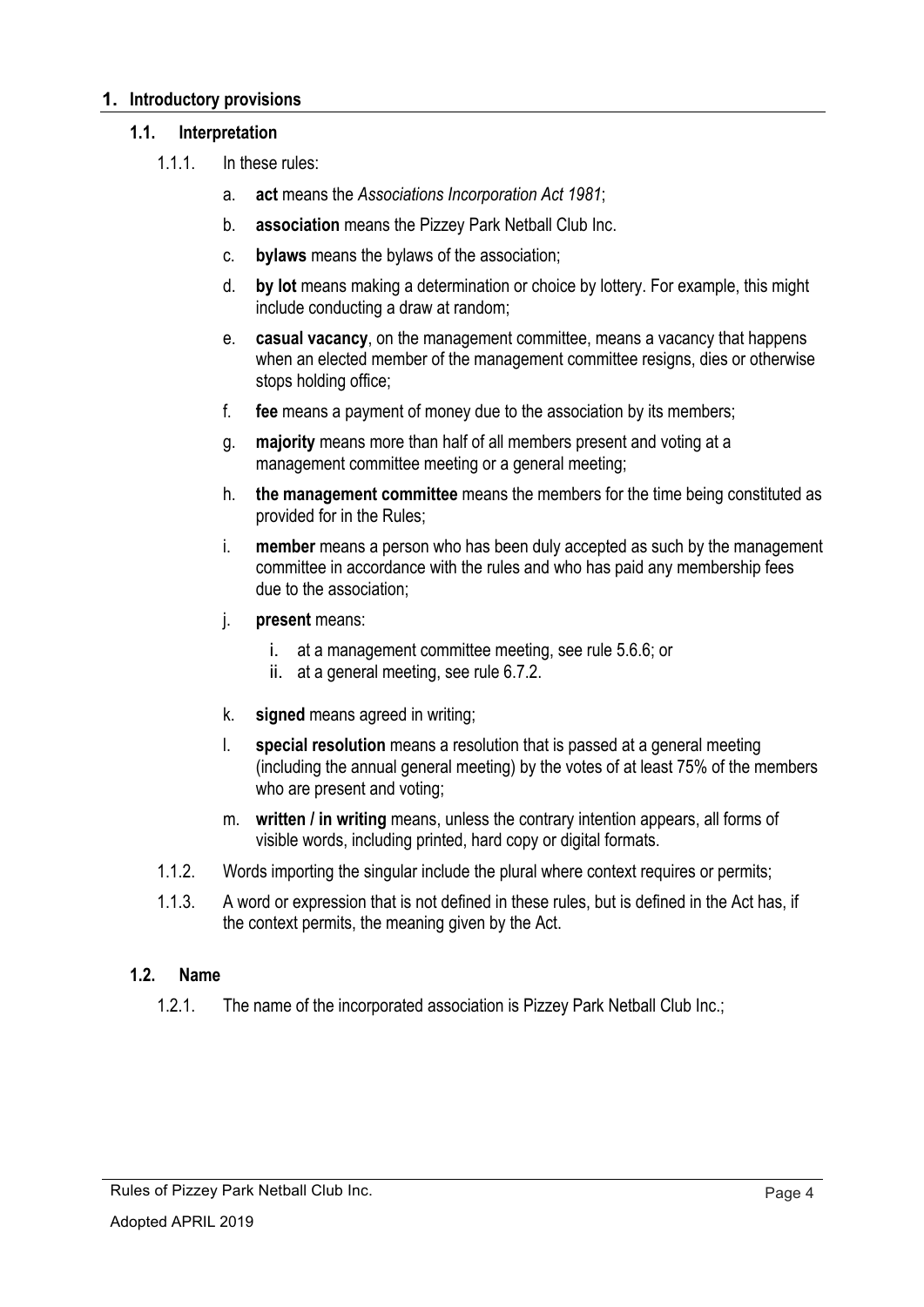#### **2. Objects and powers**

#### **2.1. Objects**

- 2.1.1. The objects of the association are:
	- a. to foster, encourage, and promote the game of Netball in the local area;
	- b. to affiliate with Netball Australia, Netball Queensland and such other bodies as the association deems fit;
	- c. to abide by the rules regulating the conduct of the sport of netball, as determined by Netball Australia and Netball Queensland;
	- d. to foster a healthy environment and encourage sportsmanship, good fellowship and a sense of community spirit amongst members and visitors;
	- e. to establish and maintain playing facilities and amenities for the benefit, social comfort and advancement of the sport, the association, its members and visitors;
	- f. to do such things as are incidental or conducive to the attainment of any or all of these objects.

#### **2.2. Powers**

- 2.2.1. The association has the powers of an individual.
- 2.2.2. The association may, for example:
	- a. enter into contracts; and
	- b. acquire, hold, deal with and dispose of property; and
	- c. make charges for services and facilities it supplies; and
	- d. do other things necessary or convenient to be done in carrying out its affairs.
- 2.2.3. The association may issue secured and unsecured notes, debentures and debenture stock for the association.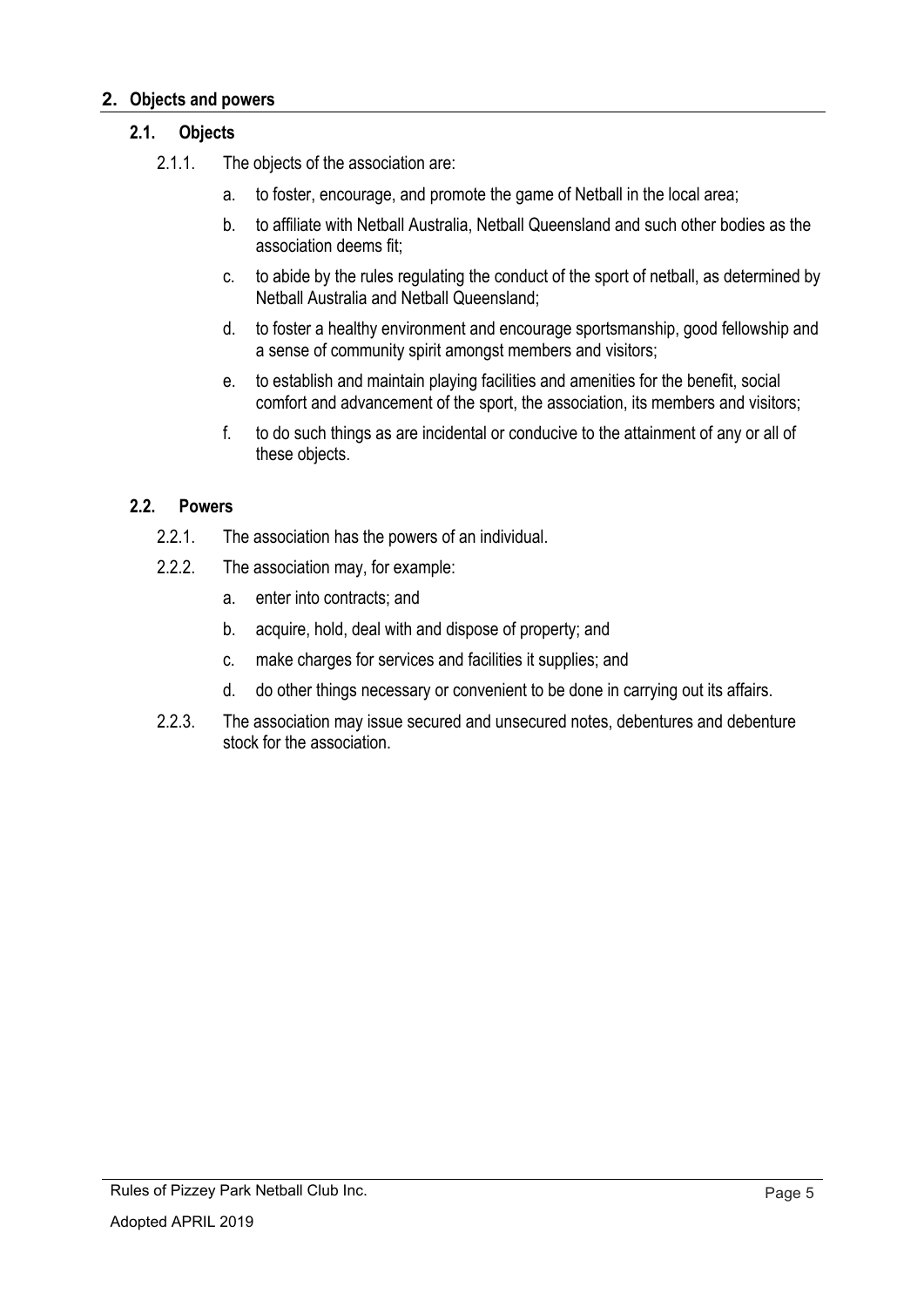#### **3. Membership**

#### **3.1. Classes of members**

- 3.1.1. The membership of the association consists of the following classes:
	- a. Ordinary:
		- i ordinary members must be at least 18 years of age and support the objects of the association and abide by the association's bylaws and codes of conduct;
		- ii ordinary members may include players, parents of junior members, nonplaying volunteers and officials and other persons;
		- iii ordinary members are entitled to vote at general meetings of the association;
		- iv ordinary members are eligible for election to the management committee;
		- v fees payable by an ordinary member can be waived or discounted by the management committee.
	- b. Junior:
		- i junior members must be below the age of 18 years and support the objects of the association and abide by the association's bylaws and codes of conduct;
		- ii junior members may include players, non-playing volunteers and other people;
		- iii junior members are not entitled to vote at general meetings of the association;
		- iv iunior members are not eligible for election to the management committee;
		- v fees payable by a junior member can be waived or discounted by the management committee.
	- c. Life:
		- i Life members must be at least 18 years of age and support the objects of the association and abide by the association's bylaws and codes of conduct;
		- ii life membership is open to persons who have rendered extraordinary and meritorious service to the association for an extended period;
		- iii any ordinary member or life member may recommend to the management committee a nominee for election as a life member;
		- iv recommendations for life membership must be in writing, signed by the member(s) making the recommendation and received by the secretary of the association no less than 14 days prior to the annual general meeting;
		- v on the management committee's approval of the recommendation, the management committee will propose the nominee for election as a life member at the annual general meeting;
		- vi the management committee may propose any other member for election as a life member at the annual general meeting;
		- vii life members must be elected by the passing of a special resolution;
		- viii life members are entitled to vote at general meetings of the association;
		- ix life members are eligible for election to the management committee;
		- x life members are not required to pay membership fees to the association.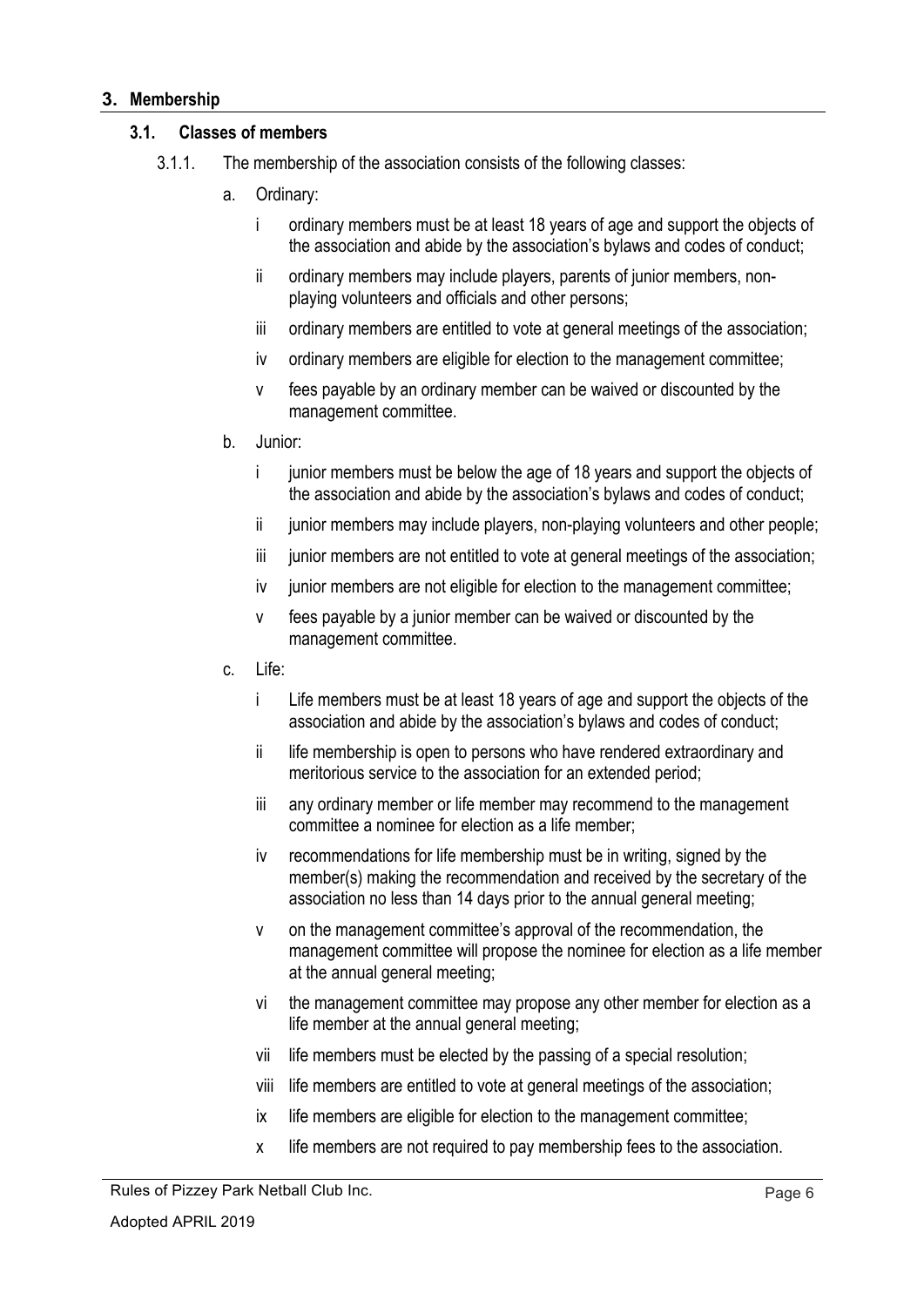- d. Honorary:
	- i honorary members must support the objects of the association and abide by the association's bylaws and codes of conduct and must be deemed by the management committee to be of value to the association in pursuance of its objects;
	- ii honorary members do not apply for membership. The management committee bestows membership upon honorary members;
	- iii honorary members are not entitled to vote at general meetings of the association;
	- iv honorary members are not eligible for election to the management committee;
	- v honorary members are not required to pay membership fees to the association.
- 3.1.2. The number of members in all classes of membership is unlimited.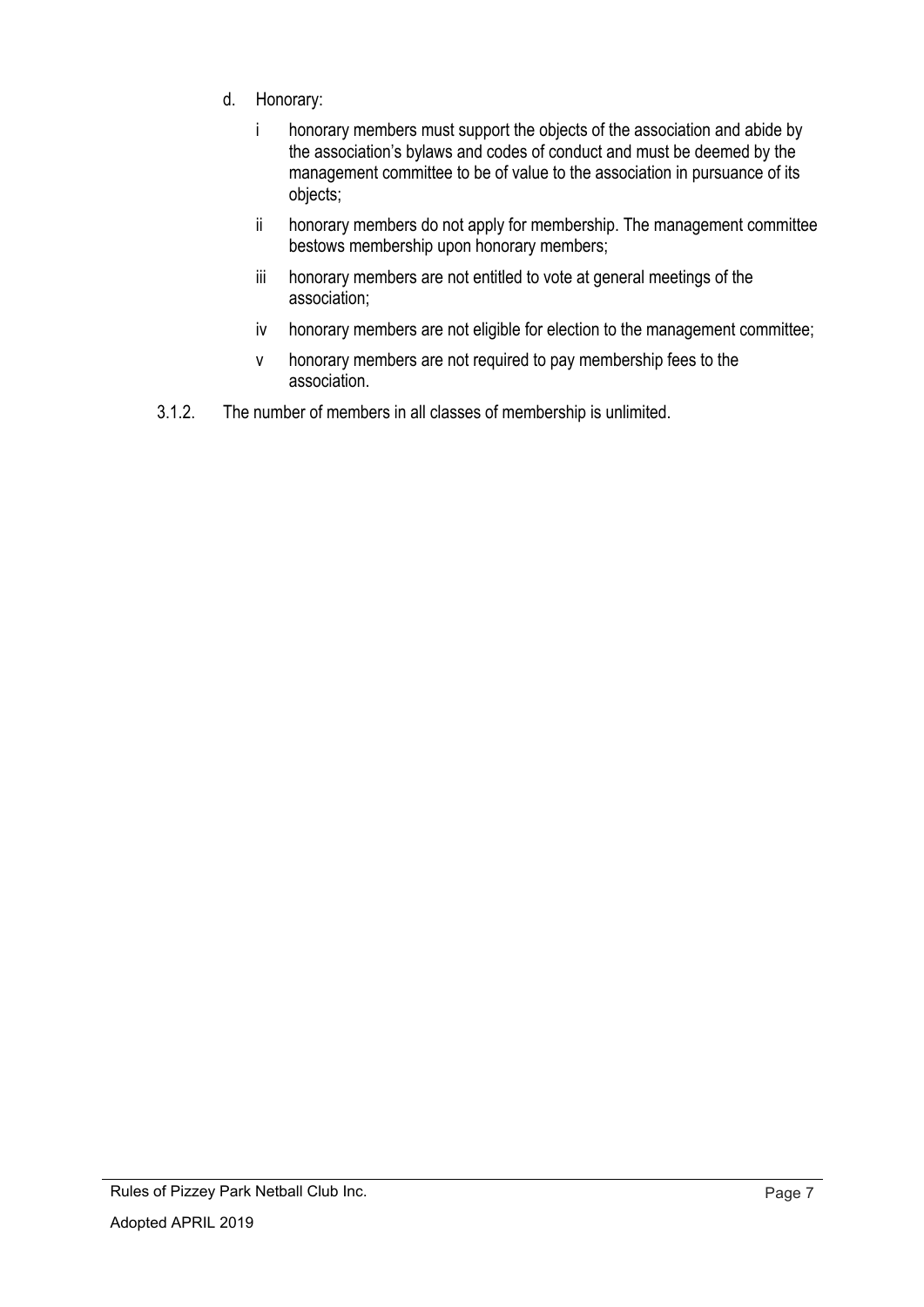## **3.2. New membership**

- 3.2.1. An application for membership must be:
	- a. in writing; and
	- b. in the form decided by the management committee.

## **3.3. Membership fees**

- 3.3.1. The membership fee for each class of membership, other than life membership, is:
	- a. the amount decided by the management committee; and
	- b. payable when, and in the way, the management committee decides.

## **3.4. Admission and rejection of new members**

- 3.4.1. The management committee must consider an application for membership at the next management committee meeting held after it receives:
	- a. the application for membership; and
	- b. the appropriate membership fee for the application.
- 3.4.2. The management committee must ensure that, as soon as possible after the person applies to become a member of the association, and before the management committee considers the person's application, the person is advised:
	- a. whether or not the association has public liability insurance; and
	- b. if the association has public liability insurance, the amount of the insurance.
- 3.4.3. The management committee must decide at the meeting whether to accept or reject the application.
- 3.4.4. If a majority of the members of the management committee present and voting at the meeting vote to accept the applicant as a member, the applicant must be accepted as a member for the class of membership applied for.
- 3.4.5. If the management committee decides to reject an application, the secretary of the association must, as soon as practicable, give the applicant notice of the decision in a manner determined by the management committee.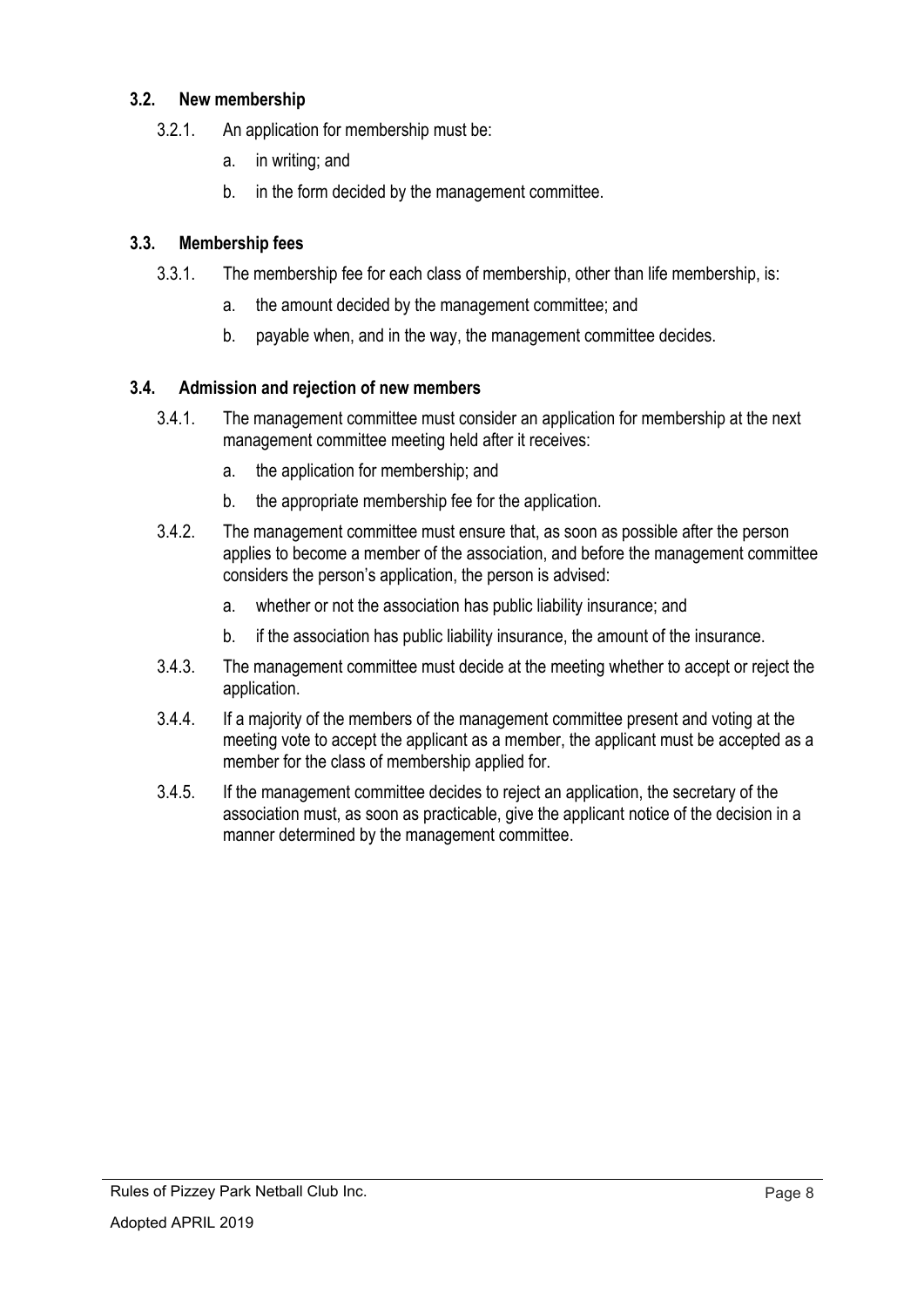#### **3.5. When membership ends**

- 3.5.1. A member may resign from the association by giving a written notice of resignation to the secretary.
- 3.5.2. The resignation takes effect at:
	- a. the time the notice is received by the secretary; or
	- b. if a later time is stated in the notice, the later time.
- 3.5.3. The management committee may terminate or suspend a member's membership if the member:
	- a. is convicted of an indictable offence; or
	- b. does not comply with any of the provisions of these rules; or
	- c. has membership fees in arrears for at least two months; or
	- d. conducts himself or herself in a way considered to be injurious or prejudicial to the character or interests of the association.
- 3.5.4. If the management committee decides to terminate or suspend a member's membership, the secretary must, within seven days of the decision, give the member written notice:
	- a. setting out the decision of the committee and the grounds on which it is based;
	- b. stating that the member may address the committee at a meeting to be held not earlier than seven days and not later than 28 days after the service of the notice;
	- c. stating the date, place, and time of that meeting;
	- d. informing the member that the member may do either or both of the following:
		- i attend and speak at that meeting;
		- ii submit to the committee at or before the date of that meeting written representations relating to the resolution.
- 3.5.5. Before the management committee terminates or suspends a member's membership, the management committee must:
	- a. give the member a full and fair opportunity to make verbal representations at a meeting as mentioned in rule 3.5.4.b;
	- b. give due consideration to any written representations submitted to the committee by the member at or before the meeting mentioned in rule 3.5.4.b.
- 3.5.6. If, after considering all representations made by the member, the management committee decides by resolution to terminate or suspend the membership, the secretary of the management committee must, within seven days of the meeting mentioned in rule 3.5.4.b, give the member a written notice of the decision.

# **3.6. Appeal against rejection, termination or suspension of membership**

3.6.1. A person whose application for membership has been rejected, or a member whose membership has been terminated or suspended, may give the secretary written notice of their intention to appeal against the decision.

Rules of Pizzey Park Netball Club Inc.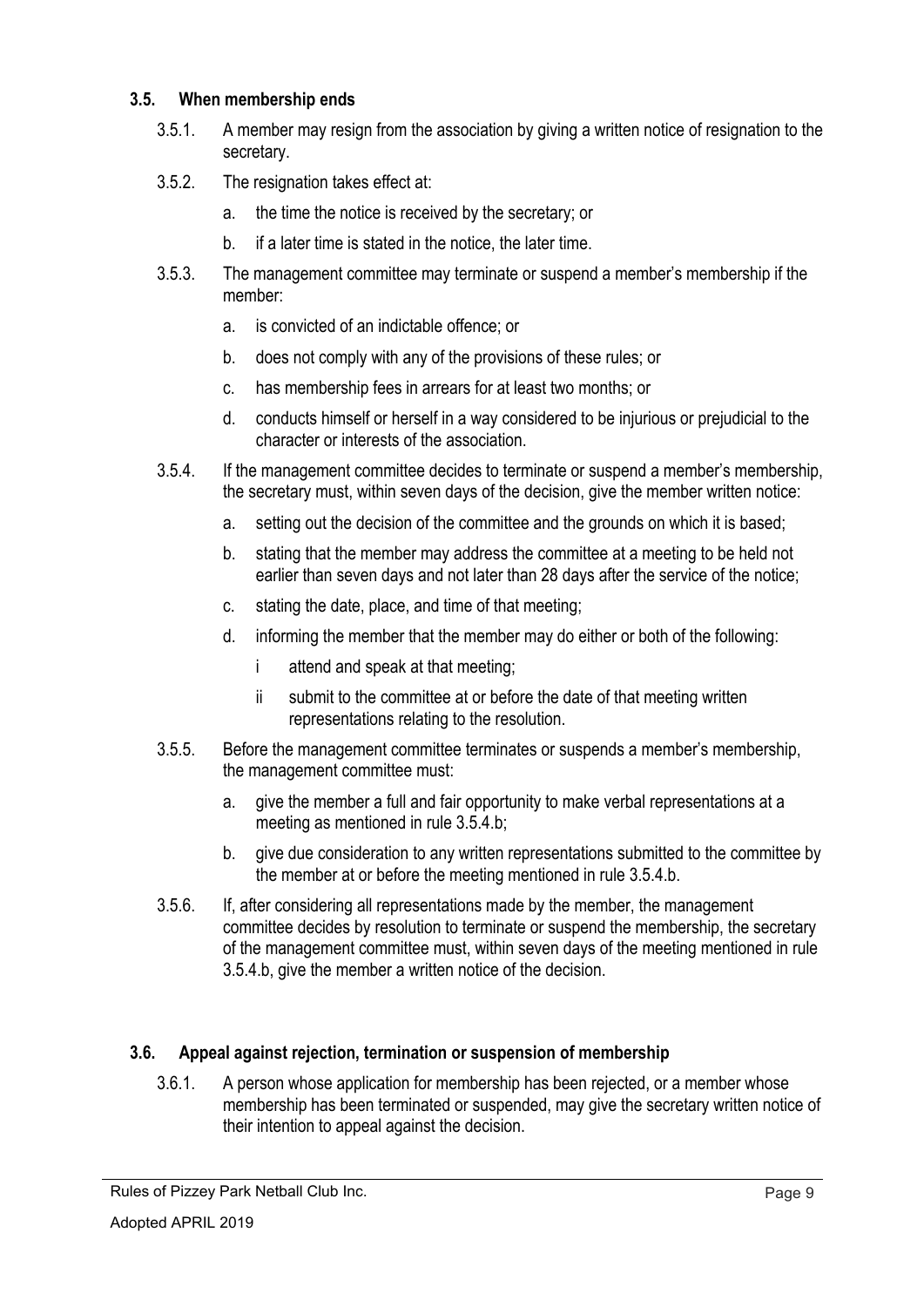- 3.6.2. A notice of intention to appeal must be given to the secretary within seven days after the person receives written notice of the decision.
- 3.6.3. If the secretary receives a notice of intention to appeal, the secretary must, within 14 days after receiving the notice, call a general meeting to decide the appeal.

# **3.7. General meeting to decide appeal**

- 3.7.1. The general meeting to decide an appeal must be held within 28 days after the secretary receives the notice of intention to appeal.
- 3.7.2. At the meeting, the applicant must be given a full and fair opportunity to show why the application should not be rejected or the membership should not be terminated or suspended.
- 3.7.3. Also, the management committee and the members of the management committee who rejected the application or terminated or suspended the membership must be given a full and fair opportunity to show why the application should be rejected or the membership should be terminated or suspended.
- 3.7.4. An appeal must be decided by a majority vote of the members present and voting at the meeting.
- 3.7.5. If a person whose application for membership has been rejected does not appeal against the decision within seven days after receiving written notice of the decision, or the applicant appeals but the appeal is unsuccessful, the secretary must, as soon as possible, refund any membership fees paid by the person.

# **3.8. Register of members**

- 3.8.1. The management committee must keep a register of members of the association.
- 3.8.2. The register must include the following particulars for each member:
	- a. the full name of the member;
	- b. the postal or residential address of the member;
	- c. a contact phone number for the member, where available;
	- d. the date of admission as a member;
	- e. the date of death or time of resignation of the member;
	- f. details about the termination or reinstatement of membership;
	- g. any other particulars the management committee or the members at a general meeting decide.
- 3.8.3. The register must be open for inspection by members of the association at all reasonable times.
- 3.8.4. A member must contact the secretary to arrange an inspection of the register.
- 3.8.5. However, the management committee may, on the application of a member of the association, withhold information about the member (other than the member's full name) from the register available for inspection if the management committee has reasonable grounds for believing the disclosure of the information would put the member at risk of harm.

Rules of Pizzey Park Netball Club Inc.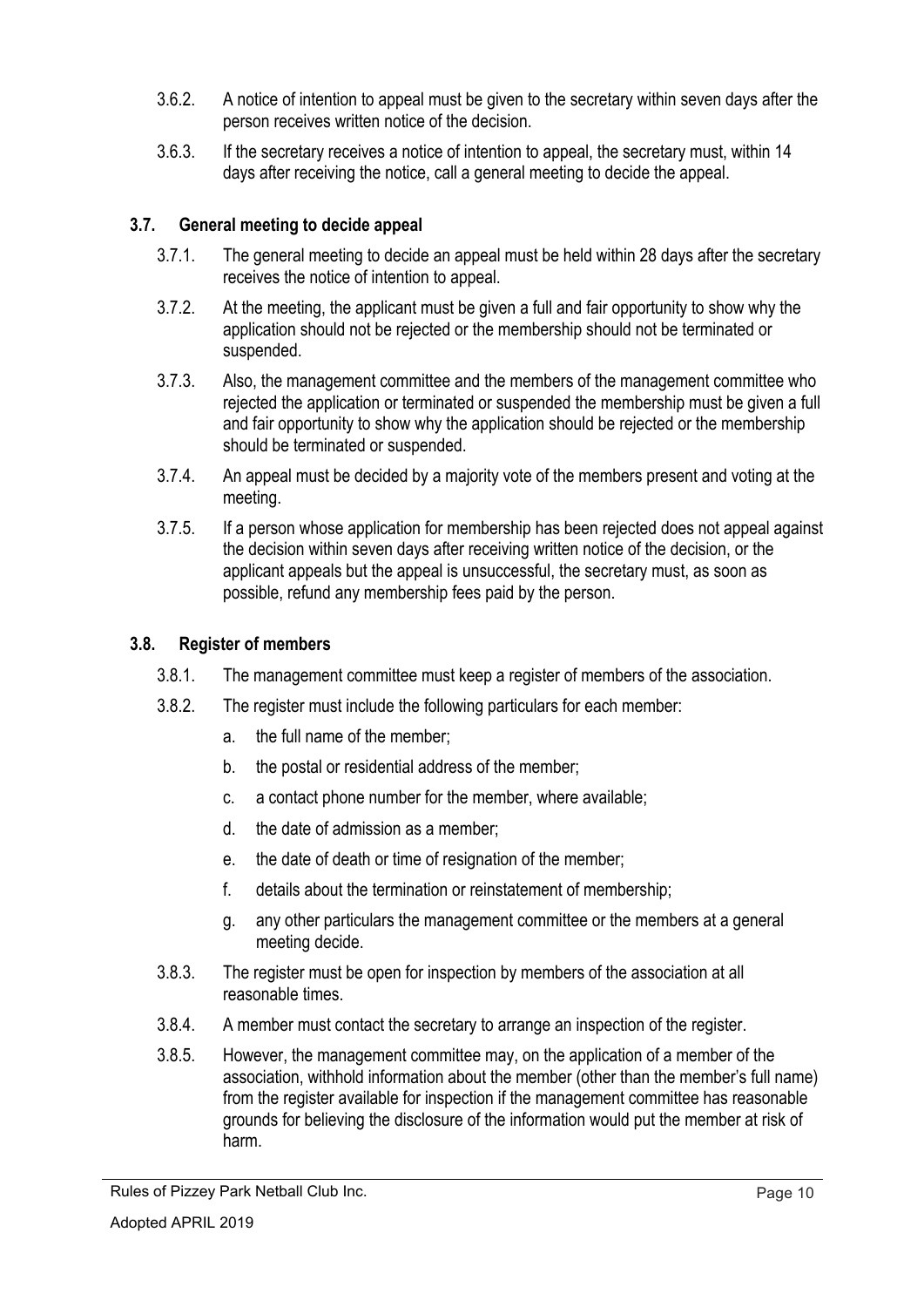# **3.9. Prohibition on use of information on register of members**

- 3.9.1. A member of the association must not:
	- a. use information obtained from the register of members of the association to contact, or send material to, another member of the association for the purpose of advertising for political, religious, charitable or commercial purposes; or
	- b. disclose information obtained from the register to someone else, knowing that the information is likely to be used to contact, or send material to, another member of the association for the purpose of advertising for political, religious, charitable or commercial purposes.
- 3.9.2. Rule 3.9.1 does not apply if the use or disclosure of the information is approved by the association.

#### **4. Secretary**

#### **4.1. Appointment or election of secretary**

- 4.1.1. The secretary must be an individual residing in Queensland, or in another state but not more than 65km from the Queensland border, who is:
	- a. a member of the association elected by the association as secretary; or
	- b. any of the following persons appointed by the management committee as secretary:
		- i a member of the association's management committee;
		- ii another member of the association;
		- iii another person.
- 4.1.2. If a vacancy happens in the office of secretary, the members of the management committee must ensure a secretary is appointed or elected for the association within one month after the vacancy happens.
- 4.1.3. If the management committee appoints a person mentioned in rule 4.1.1(b)(ii) as secretary, other than to fill a casual vacancy on the management committee, the person does not become a member of the management committee.
- 4.1.4. However, if the management committee appoints a person mentioned in rule 4.1.1(b)(ii) as secretary to fill a casual vacancy on the management committee, the person becomes a member of the management committee.
- 4.1.5. If the management committee appoints a person mentioned in rule 4.1.1(b)(iii) as secretary, the person does not become a member of the management committee.

#### **4.2. Removal of secretary**

- 4.2.1. The management committee of the association may at any time remove a person appointed by the management committee as the secretary.
- 4.2.2. If the management committee removes a secretary who is a person mentioned in rule 4.1.1(b)(i), the person remains a member of the management committee.
- 4.2.3. If the management committee removes a secretary who is a person mentioned in rule 4.1.1(b)(ii) and who has been appointed to a casual vacancy on the management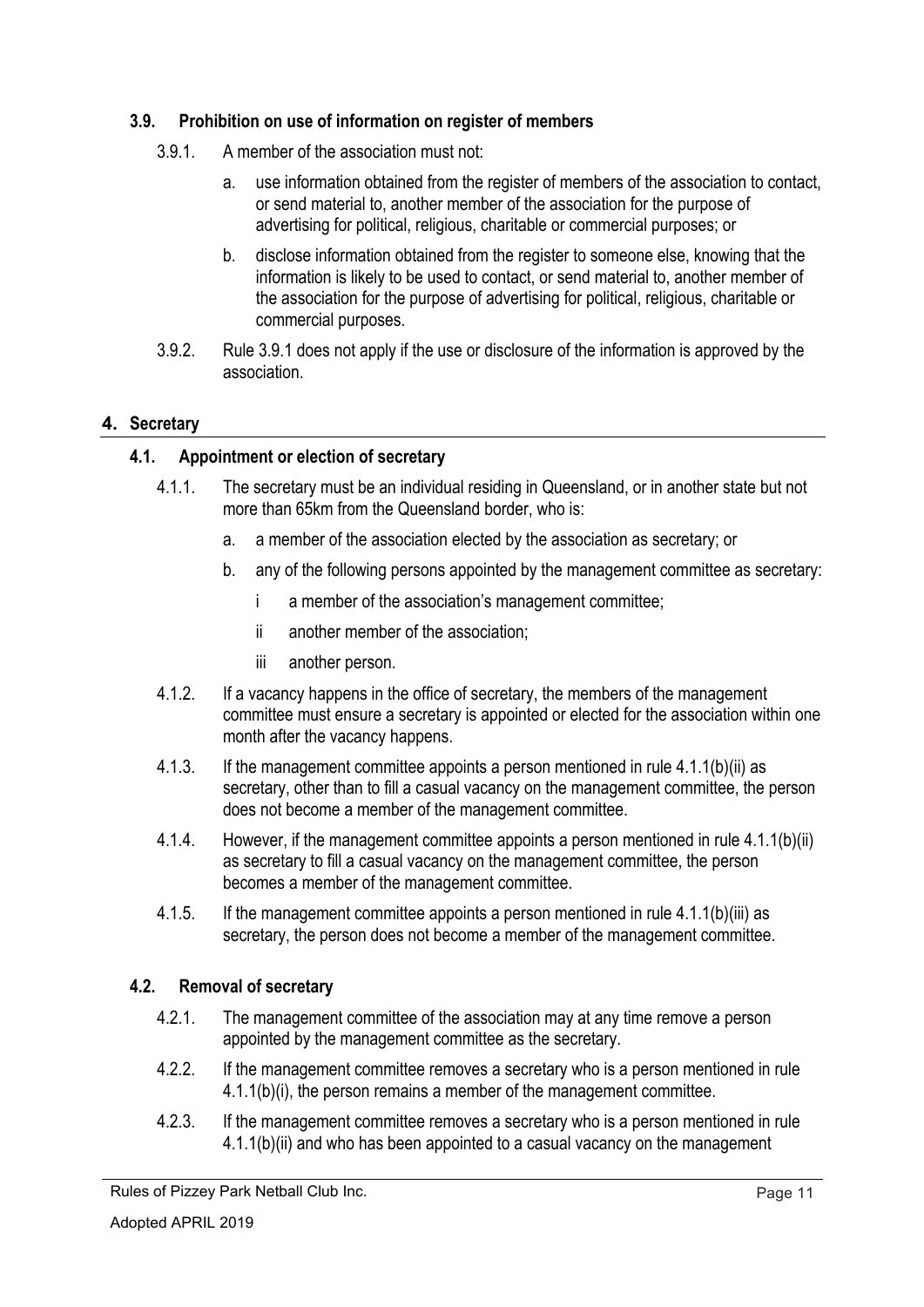committee under rule 4.1.4, the person remains a member of the management committee.

## **4.3. Functions of secretary**

- 4.3.1. The secretary's functions include, but are not limited to:
	- a. calling meetings of the association, including preparing notices of a meeting and of the business to be conducted at the meeting in consultation with the president of the association; and
	- b. keeping minutes of each meeting; and
	- c. keeping copies of all correspondence and other documents relating to the association; and
	- d. maintaining the register of members of the association.

#### **5. Management committee**

#### **5.1. Membership of management committee**

- 5.1.1. The management committee of the association must have at least three members, of whom one holds the position of president, another of whom holds the position of treasurer and any other members that the association members elect at a general meeting.
- 5.1.2. A member of the management committee, other than a secretary appointed by the management committee under rule 4.1.1(b)(iii), must be a member of the association.
- 5.1.3. At each annual general meeting of the association, the members of the management committee must retire from office, but are eligible, on nomination, for re-election.
- 5.1.4. A member of the association may be appointed to a casual vacancy on the management committee under rule 5.4.
- 5.1.5. A management committee member must exercise his or her powers and discharge his or her duties in good faith, in the best interests of the association for proper purpose and with a degree of care and diligence that a reasonable person would exercise in the circumstances.

#### **5.2. Electing the management committee**

- 5.2.1. A member of the management committee may only be elected as follows:
	- a. the secretary calls for nominations for management committee positions with sufficient notice before the annual general meeting at which the election is to be held;
	- b. any two members of the association may nominate another member (the *candidate*) to serve as a member of the management committee;
	- c. nominations must be:
		- i in writing; and
		- ii signed by the candidate and the members who nominated him or her; and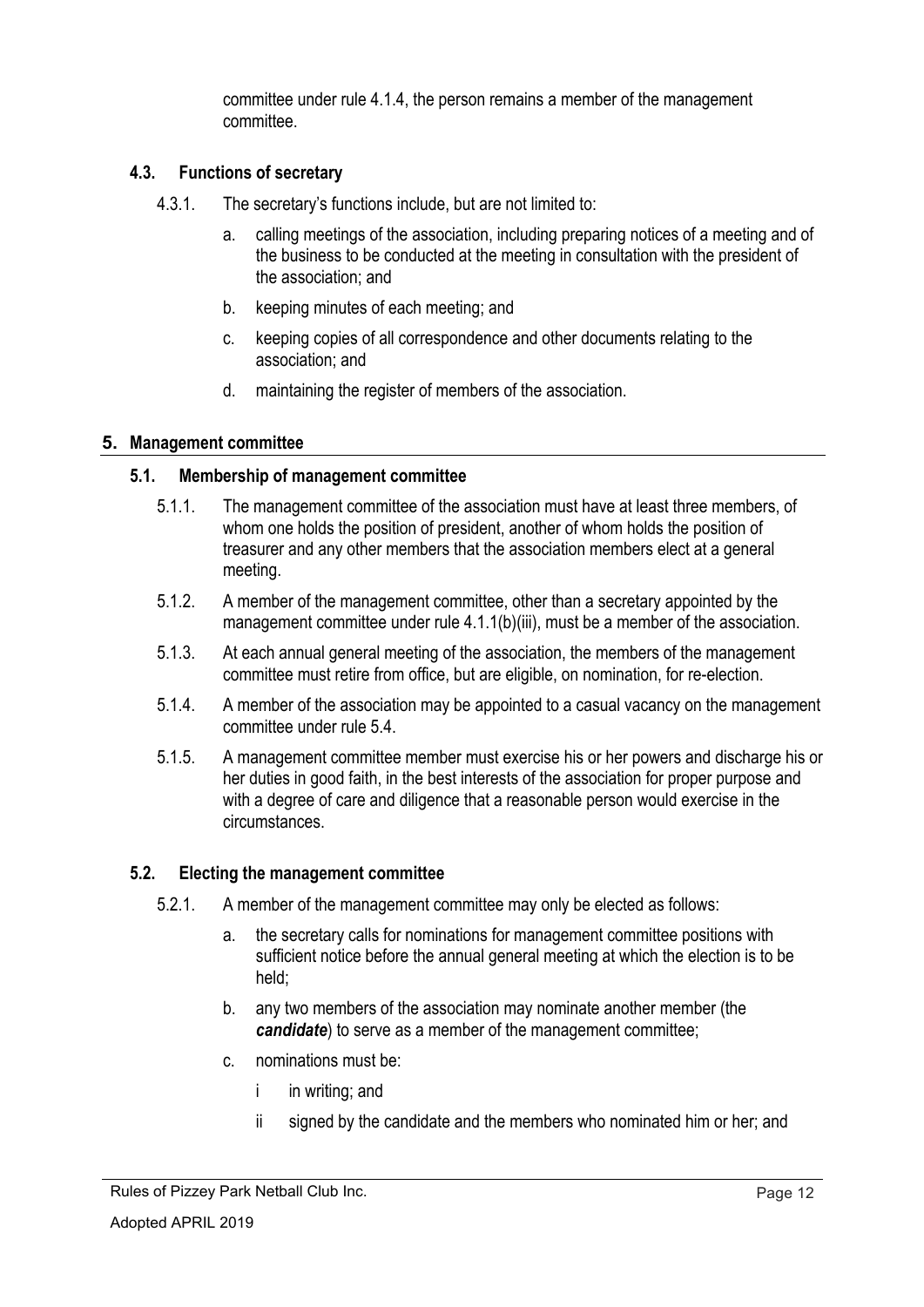- iii given to the secretary at least 14 days before the annual general meeting at which the election is to be held.
- d. each member present and entitled to vote at the annual general meeting may vote for one candidate for each vacant position on the management committee. Any equality in voting is resolved as follows:
	- i if there are two candidates and both candidates receive an equal number of votes, voting is determined by lot;
	- ii if there are three or more candidates and two or more candidates receive an equal highest number of votes, a second vote is conducted between only those candidates who received the equal highest number of votes. In the event that following the second vote, two or more candidates receive an equal highest number of votes, voting is determined by lot.
- e. if there is only one candidate for a position, the candidate is declared elected if approved by a majority of members present and voting. If the candidate is not approved, nominations for the position may be taken from the floor of the meeting;
- f. if, at the start of the annual general meeting, there are no candidates nominated for any position, nominations for that position may be taken from the floor of the meeting.
- 5.2.2. A person may be a candidate only if the person:
	- a. is an adult; and
	- b. is not ineligible to be elected as a member under section 61A of the Act.
- 5.2.3. A list of the candidates' names in alphabetical order, with the names of the members who nominated each candidate, must be open for inspection by members of the association for at least seven days immediately preceding the annual general meeting.
- 5.2.4. If required by the management committee, balloting lists must be prepared containing the names of the candidates in order determined by lot.
- 5.2.5. The management committee must ensure that, before a candidate is elected as a member of the management committee, the candidate is advised:
	- a. whether or not the association has public liability insurance; and
	- b. if the association has public liability insurance, the amount of the insurance.

# **5.3. Resignation, removal or vacation of office of management committee member**

- 5.3.1. A member of the management committee may resign from the management committee by giving written notice of resignation to the secretary.
- 5.3.2. The resignation takes effect at:
	- a. the time the notice is received by the secretary; or
	- b. if a later time is stated in the notice, the later time.
- 5.3.3. A member of the management committee may be automatically removed from office if that member is absent from three consecutive management committee meetings without leave of the management committee.

Rules of Pizzey Park Netball Club Inc.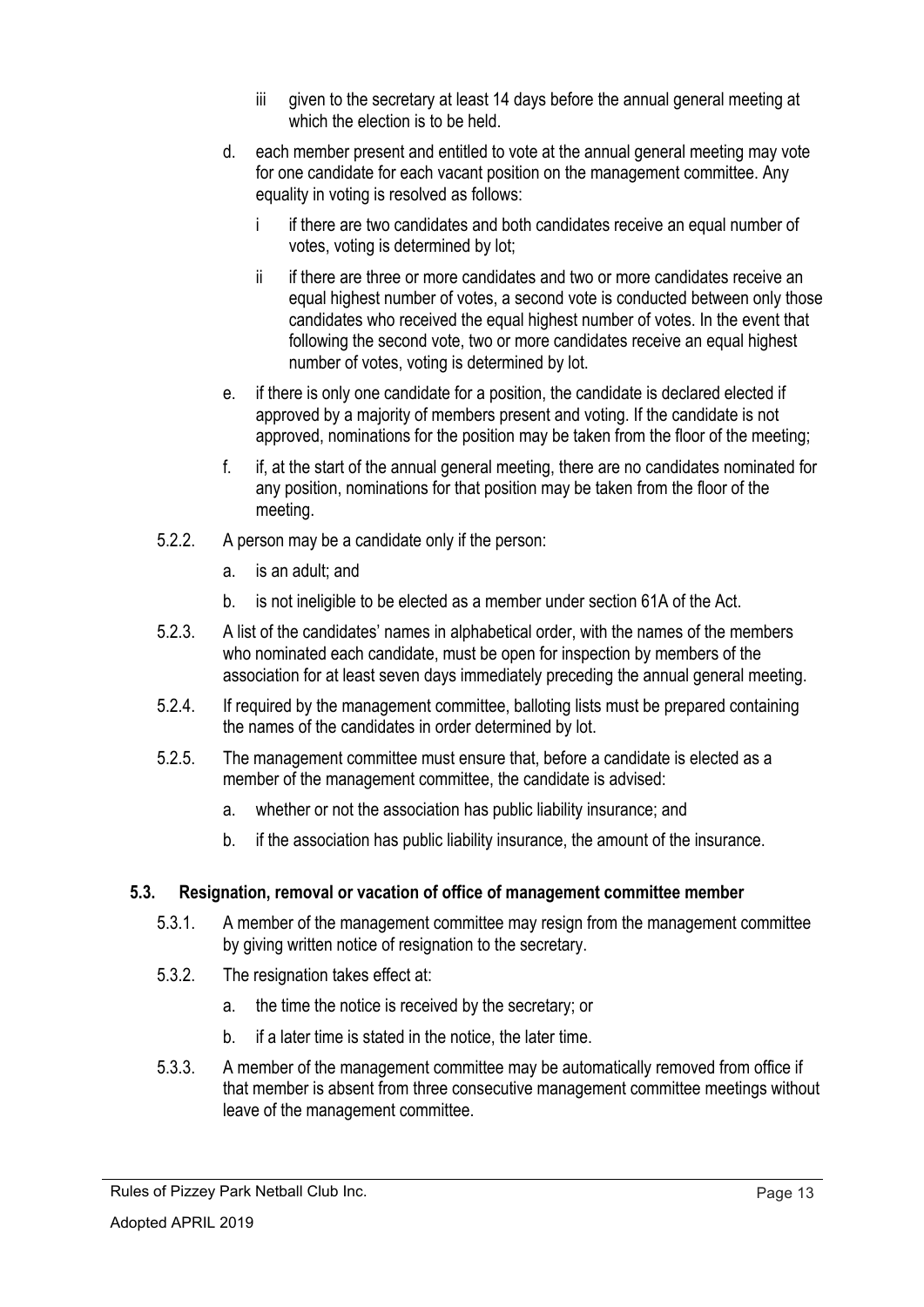- 5.3.4. A member may be removed from office at a general meeting of the association if a majority of the members present and voting at the meeting vote in favour of removing the member.
- 5.3.5. Before a vote is taken about removing the member from office, the member must be given a full and fair opportunity to show cause why he or she should not be removed from office.
- 5.3.6. A member has no right of appeal against the member's removal from office under this rule.
- 5.3.7. A member immediately vacates the office of management committee member in the circumstances mentioned in section 64(2) of the Act.

#### **5.4. Vacancies on management committee**

- 5.4.1. If a casual vacancy happens on the management committee, the continuing members of the management committee may appoint another member of the association to fill the vacancy until the next annual general meeting.
- 5.4.2. With the exception of the positions of president and treasurer, the continuing members of the management committee may act despite a casual vacancy on the management committee.
- 5.4.3. If the number of management committee members is less than the number fixed under rule 5.7.1 as a quorum of the management committee, the continuing members of the management committee may act only to:
	- a. increase the number of management committee members to the number required for a quorum; or
	- b. call a general meeting of the association.
- 5.4.4. If a casual vacancy happens in the position of president or treasurer, the continuing members of the management committee may act only to:
	- a. appoint another member of the association to fill the casual vacancy; or
	- b. call a general meeting of the association.

#### **5.5. Functions of management committee**

- 5.5.1. The management committee must take all reasonable steps to ensure that the association complies with its obligations under the Act and these rules.
- 5.5.2. Subject to these rules or a resolution of the members of the association carried at a general meeting, the management committee has the general control and management of the administration of the affairs, property and funds of the association.
- 5.5.3. The management committee has authority to interpret the meaning of these rules and any matter relating to the association on which the rules are silent, but any interpretation must have regard to the Act, including any regulation made under the Act.

*Note: The Act prevails if the association's rules are inconsistent with the Act; see section 1B of the Act.*

5.5.4. The management committee may exercise the powers of the association:

Rules of Pizzey Park Netball Club Inc.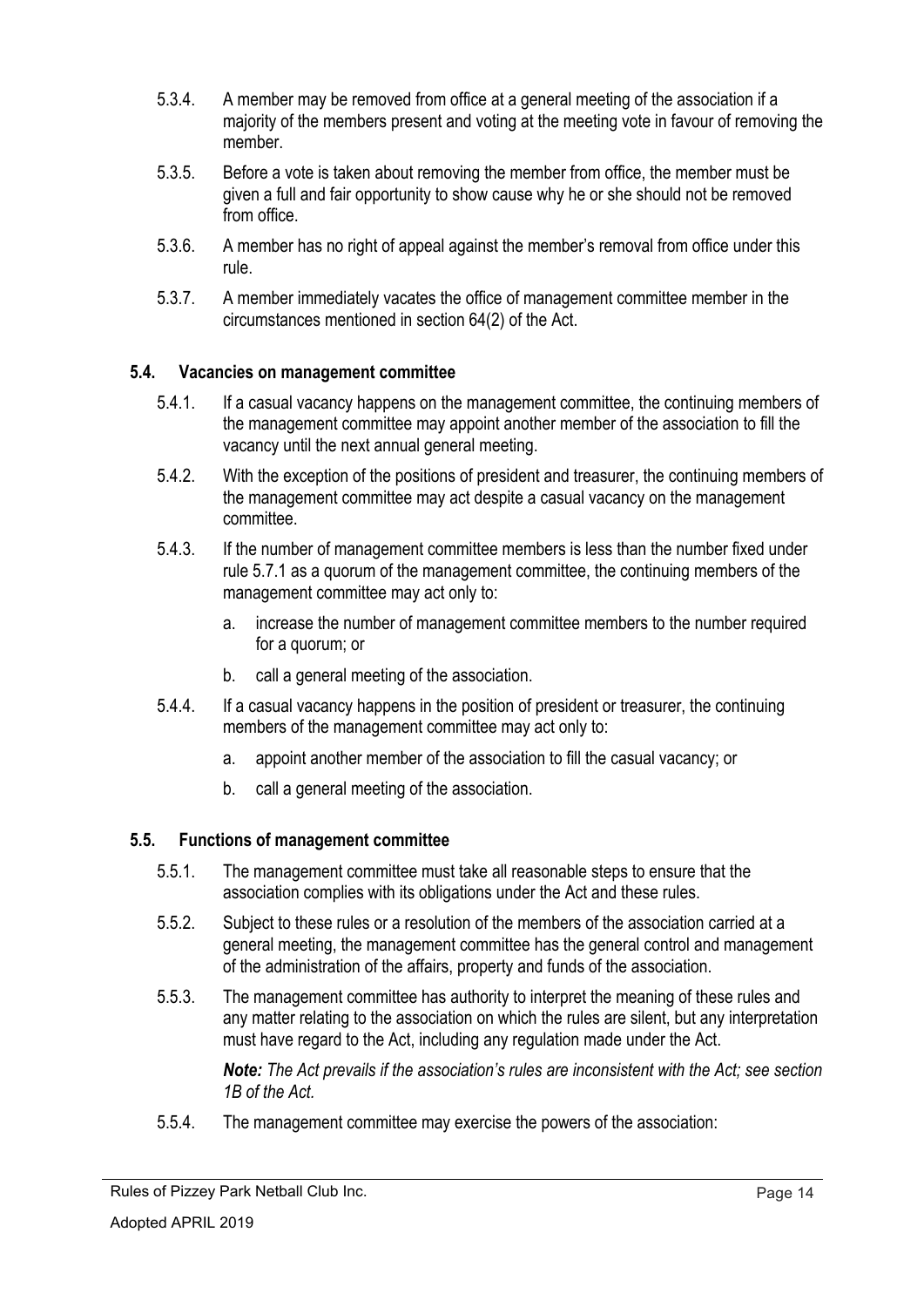- a. to borrow, raise or secure the payment of amounts in a way the members of the association decide; and
- b. to secure the amounts mentioned in rule 5.5.4(a) or the payment or performance of any debt, liability, contract, guarantee or other engagement incurred or to be entered into by the association in any way, including by the issue of debentures (perpetual or otherwise) charged upon the whole or part of the association's property, both present and future; and
- c. to purchase, redeem or pay off any securities issued; and
- d. to borrow amounts from members and pay interest on the amounts borrowed; and
- e. to mortgage or charge the whole or part of its property; and
- f. to issue debentures and other securities, whether outright or as security for any debt, liability or obligation of the association; and
- g. to provide and pay off any securities issued; and
- h. to invest in a way the members of the association may decide.
- 5.5.5. For rule 5.5.4(d), the rate of interest must not be more than the current rate being charged for overdrawn accounts on money lent (regardless of the term of the loan) by:
	- a. the financial institution of the association; or
	- b. if there is more than one financial institution of the association, the financial institution nominated by the management committee.

#### **5.6. Meetings of management committee**

- 5.6.1. Subject to this rule, the management committee may meet and conduct its proceedings, as it considers appropriate.
- 5.6.2. The management committee must meet at least once every four months to exercise its functions.
- 5.6.3. The management committee must decide how a meeting is to be called.
- 5.6.4. Notice of a meeting is to be given in the way decided by the management committee.
- 5.6.5. The management committee may hold meetings, or permit a management committee member to take part in its meetings, by using any technology that reasonably allows the member to hear and take part in discussions as they happen.
- 5.6.6. A management committee member who participates in the meeting as mentioned in rule 5.6.5 is taken to be present at the meeting.
- 5.6.7. A question arising at a management committee meeting is to be decided by a majority vote of members of the management committee present and voting at the meeting and, if the votes are equal, the question is resolved so as to maintain the status quo.
- 5.6.8. If a management committee member has a material personal interest in a matter that relates to the affairs of the association:
	- a. the management committee member must declare the interest;
	- b. the management committee member must not vote on matters that relate to the interest and, if the member does vote, the member's vote must not be counted;

Rules of Pizzey Park Netball Club Inc.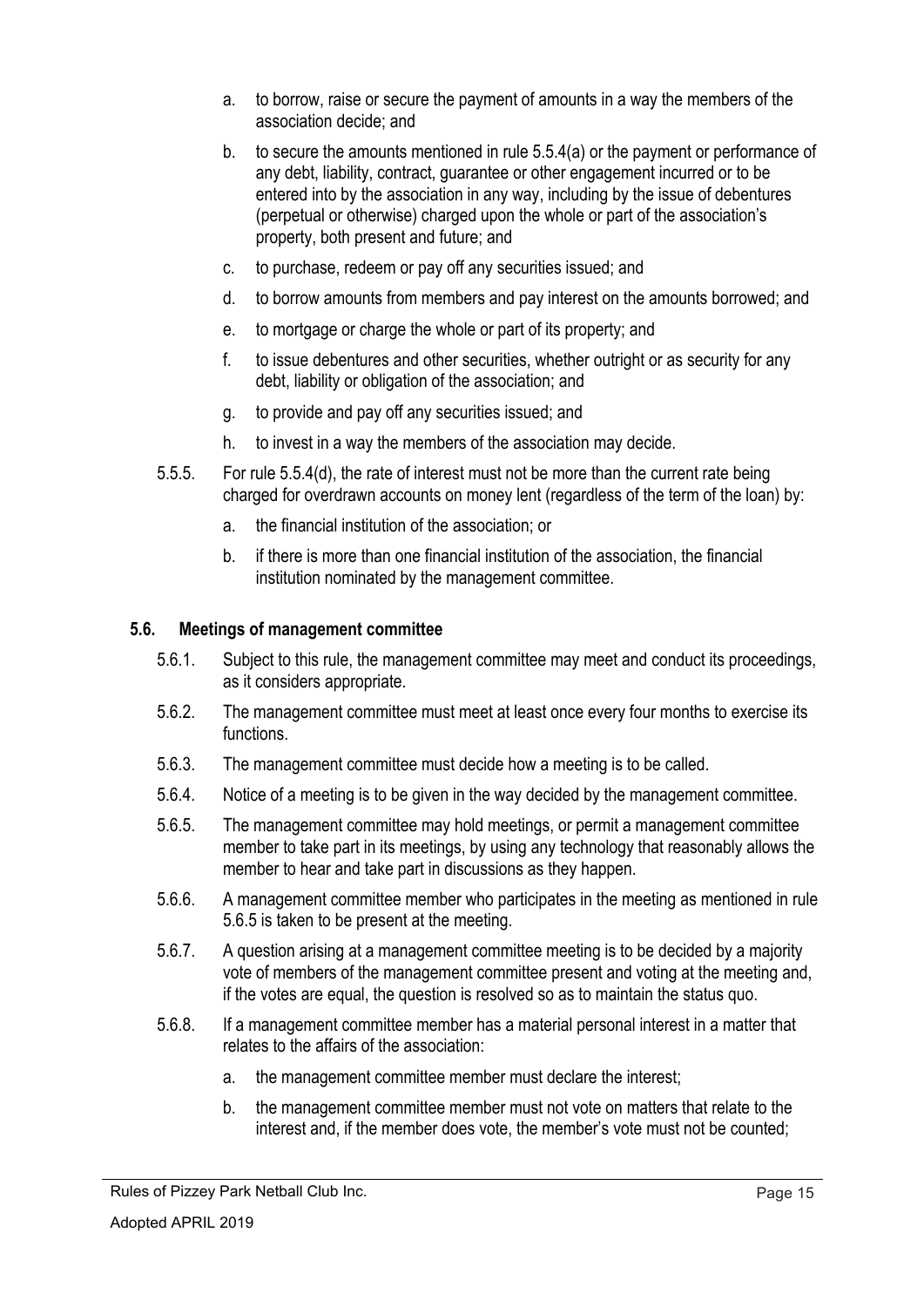- c. the association cannot avoid the transaction merely because of the existence of the interest.
- 5.6.9. The president is to preside as chairperson at a management committee meeting.
- 5.6.10. If there is no president or if the president is not present within 30 minutes after the time fixed for a management committee meeting, the members may choose one of their number to preside as chairperson at the meeting.

# **5.7. Quorum for, and adjournment of, management committee meeting**

- 5.7.1. At a management committee meeting, more than 50% of the members elected to the management committee as at the close of the last general meeting of the members form a quorum.
- 5.7.2. If there is no quorum within 30 minutes after the time fixed for a management committee meeting called on the request of members of the management committee, the meeting lapses.
- 5.7.3. If there is no quorum within 30 minutes after the time fixed for a management committee meeting called other than on the request of the members of the management committee:
	- a. the meeting is to be adjourned for at least one day; and
	- b. the members of the management committee who are present are to decide the day, time and place of the adjourned meeting.
- 5.7.4. If, at an adjourned meeting mentioned in rule 5.7.3, there is no quorum within 30 minutes after the time fixed for the meeting, the meeting lapses.

#### **5.8. Special meeting of management committee**

- 5.8.1. If the secretary receives a written request signed by at least 33% of the members of the management committee, the secretary must call a special meeting of the management committee by giving each member of the management committee notice of the meeting within 14 days after the secretary receives the request.
- 5.8.2. If the secretary is unable or unwilling to call the special meeting, the president must call the meeting.
- 5.8.3. A request for a special meeting must state:
	- a. why the special meeting is called; and
	- b. the business to be conducted at the meeting.
- 5.8.4. A notice of a special meeting must state:
	- a. the day, time and place of the meeting; and
	- b. the business to be conducted at the meeting.
- 5.8.5. Only the business listed on the notice of a special meeting of the management committee may be conducted at a special meeting of the management committee.
- 5.8.6. A special meeting of the management committee must be held within 14 days after notice of the meeting is given to the members of the management committee.

Rules of Pizzey Park Netball Club Inc.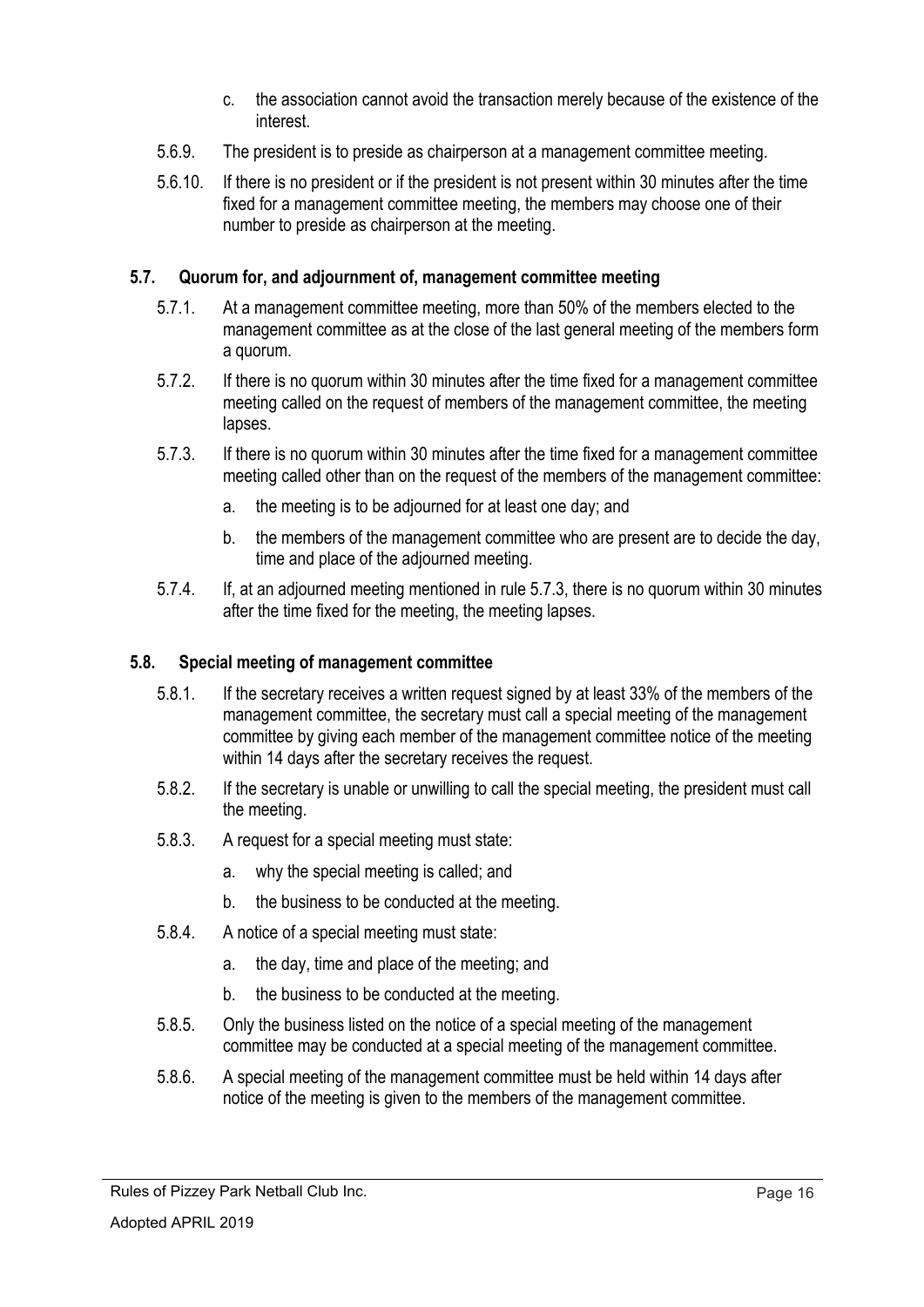## **5.9. Minutes of management committee meetings**

- 5.9.1. The secretary must ensure full and accurate minutes of all questions, matters, resolutions and other proceedings of each management committee meeting are entered in a minute book.
- 5.9.2. To ensure the accuracy of the minutes, the minutes of each management committee meeting must be signed by the chairperson of the meeting, or the chairperson of the next management committee meeting, verifying their accuracy.

# **5.10. Delegation**

- 5.10.1. The management committee may delegate all or any of its powers and authorities, duties and functions to any person or to any subcommittee except:
	- a. the power to delegate; and
	- b. a function that is a duty imposed on the management committee by the Act or by any other law.
- 5.10.2. Despite any delegation under this rule, the management committee may continue to exercise all its functions, including any function that has been delegated to a subcommittee and remains accountable for the exercise of those functions at all times.

# **5.11. Appointment of subcommittees**

- 5.11.1. The management committee may appoint one or more subcommittees consisting of members of the association considered appropriate by the management committee to help with the conduct of the association's operations.
- 5.11.2. Subcommittees shall have such membership, powers and duties as the management committee shall confer on them, or which the management committee shall delegate to them.
- 5.11.3. Any act or thing done or suffered by a subcommittee acting in the exercise of a delegation under these rules has the same force and effect as it would have if it had been done or suffered by the management committee.
- 5.11.4. A subcommittee may meet and adjourn as it considers appropriate, or as requested by the management committee.
- 5.11.5. A member of the subcommittee who is not a member of the management committee is not entitled to vote at a management committee meeting.
- 5.11.6. A subcommittee may elect a chairperson of its meetings.
- 5.11.7. If a chairperson is not elected, or if the chairperson is not present within 10 minutes after the time fixed for a meeting, the members present may choose one of their number to be chairperson of the meeting.
- 5.11.8. A question arising at a subcommittee meeting is to be decided by a majority vote of the members present and voting at the meeting and, if the votes are equal, the question is decided so as to maintain the status quo.

Rules of Pizzey Park Netball Club Inc.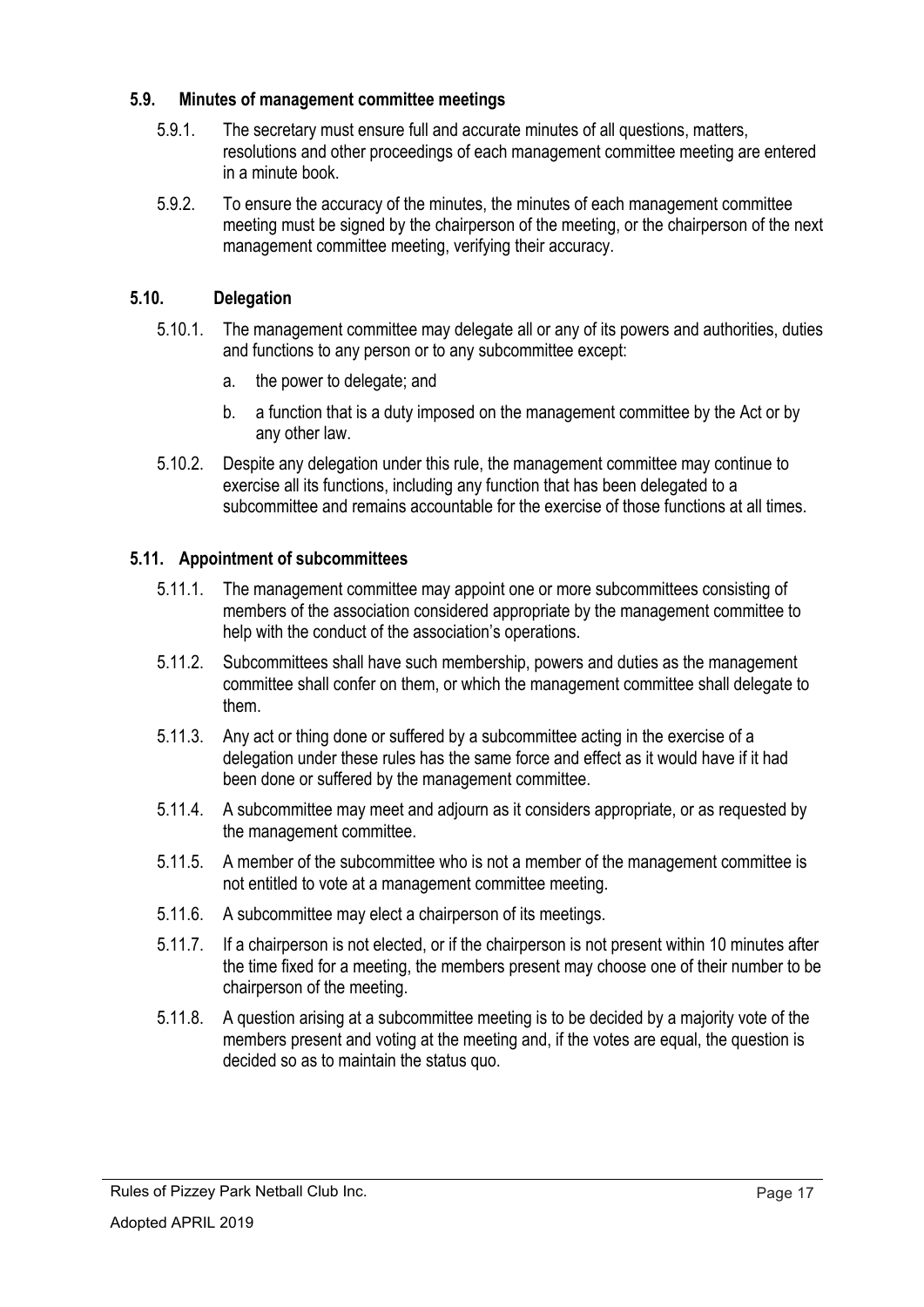# **5.12. Acts not affected by defects or disqualifications**

- 5.12.1. An act performed by the management committee, a subcommittee or a person acting as a member of the management committee is taken to have been validly performed.
- 5.12.2. Rule 5.12.1 applies even if the act was performed when:
	- a. there was a defect in the appointment of a member of the management committee, subcommittee or person acting as a member of the management committee; or
	- b. a management committee member, subcommittee member or person acting as a member of the management committee was disqualified from being a member.

## **5.13. Resolutions of management committee without meeting**

- 5.13.1. A written resolution agreed in writing by all members of the management committee is as valid and effectual as if it had been passed at a management committee meeting that was properly called and held.
- 5.13.2. Such a resolution may be validly transmitted and agreed in writing electronically.
- 5.13.3. A resolution mentioned in rule 5.13.1 may consist of several documents in like form, each agreed in writing by one or more members of the management committee.

#### **6. Meetings of members**

## **6.1. Annual general meetings**

- 6.1.1. The association's annual general meeting must be held:
	- a. at least once each year; and
	- b. within 6 months after the end date of the association's reportable financial year.

## **6.2. Business to be conducted at annual general meeting of level 1 incorporated associations and particular level 2 and level 3 incorporated associations**

- 6.2.1. This rule applies only if the association is:
	- a. a level 1 incorporated association; or
	- b. a level 2 incorporated association to which section 59 of the Act applies; or
	- c. a level 3 incorporated association to which section 59 of the Act applies.
- 6.2.2. The following business must be conducted at each annual general meeting of the association:
	- a. receiving the association's financial statement, and audit report, for the last reportable financial year;
	- b. presenting the financial statement and audit report to the meeting for adoption;
	- c. electing members of the management committee;
	- d. for a level 1 incorporated association appointing an auditor or an accountant for the present financial year;

Rules of Pizzey Park Netball Club Inc.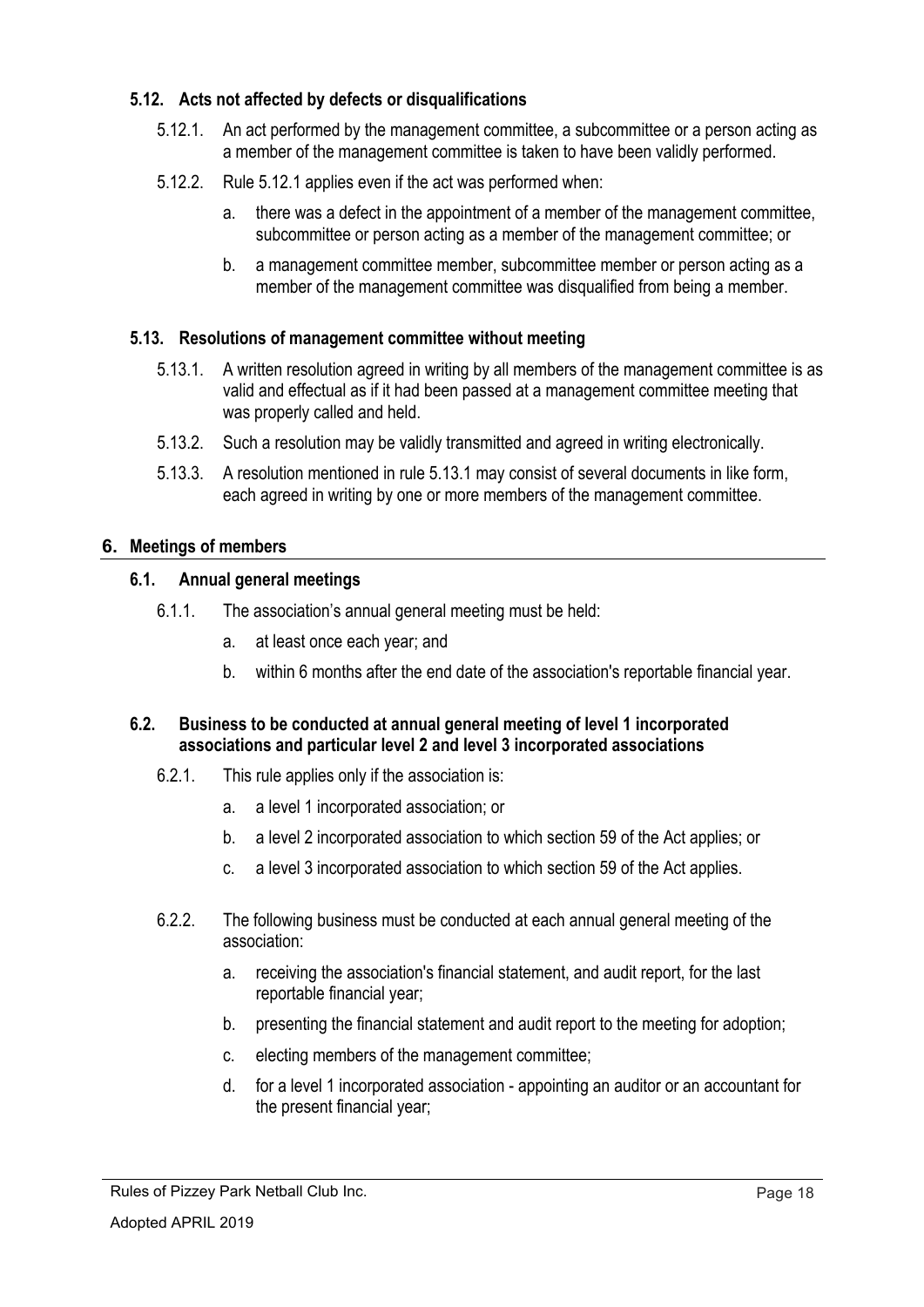**e.** for a level 2 incorporated association, or a level 3 incorporated association, to which section 59 of the Act applies—appointing an auditor, an accountant or an approved person for the present financial year.

## **6.3. Business to be conducted at annual general meeting of other level 2 incorporated associations**

- 6.3.1. This rules applies only if the association is a level 2 incorporated association to which section 59A of the Act applies.
- 6.3.2. The following business must be conducted at each annual general meeting of the association:
	- a. receiving the association's financial statement, and signed statement, for the last reportable financial year;
	- b. presenting the financial statement and signed statement to the meeting for adoption;
	- c. electing members of the management committee;
	- d. appointing an auditor, an accountant or an approved person for the present financial year.

## **6.4. Business to be conducted at annual general meeting of other level 3 incorporated associations**

- 6.4.1. This rules applies only if the association is a level 3 incorporated association to which section 59B of the Act applies.
- 6.4.2. The following business must be conducted at each annual general meeting of the association:
	- a. receiving the association's financial statement, and signed statement, for the last reportable financial year;
	- b. presenting the financial statement and signed statement to the meeting for adoption;
	- c. electing members of the management committee;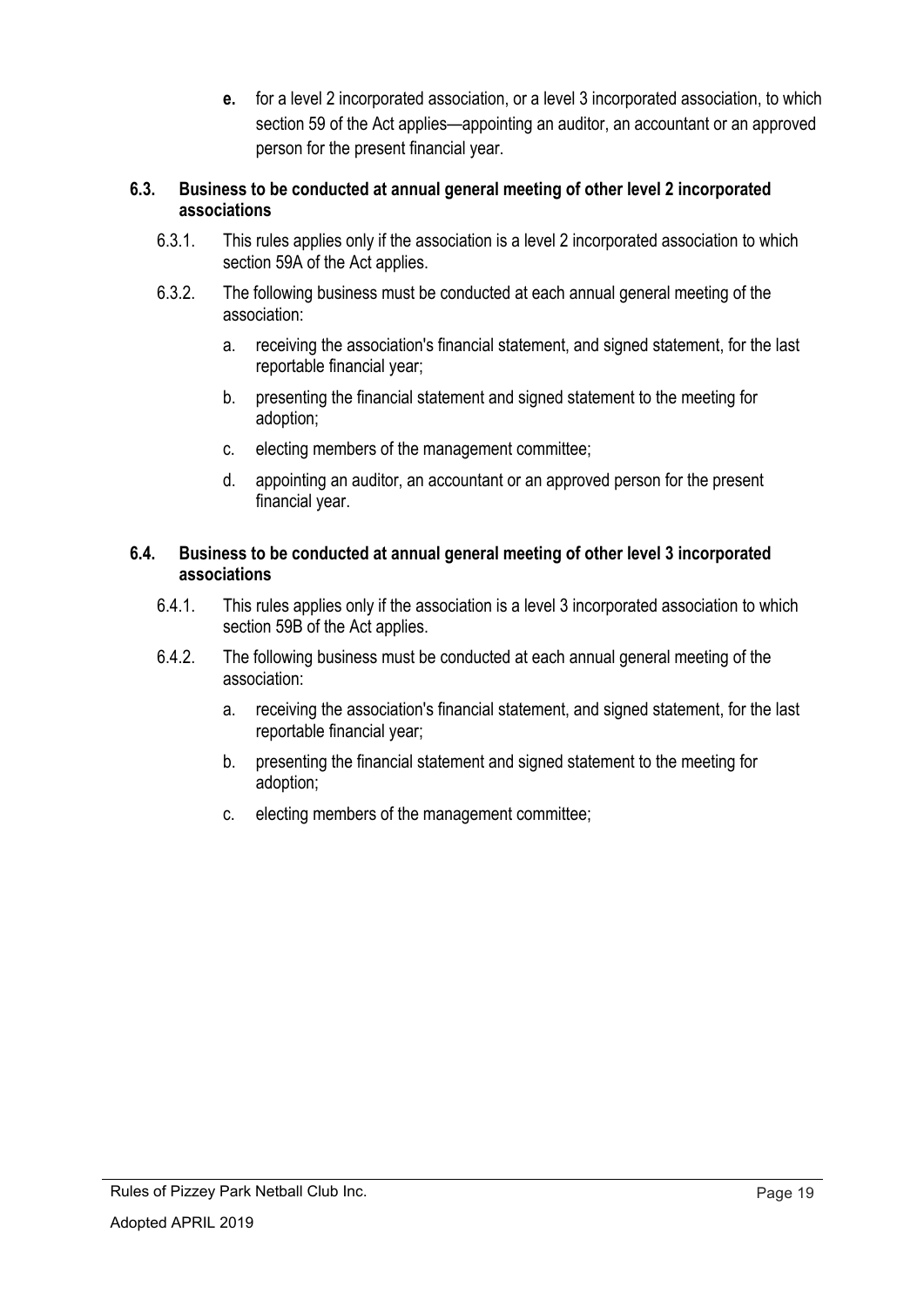## **6.5. Notice of general meeting**

- 6.5.1. The secretary may call a general meeting of the association.
- 6.5.2. The secretary must give at least 14 days notice of the meeting to each member of the association.
- 6.5.3. If the secretary is unable or unwilling to call the meeting, the president must call the meeting.
- 6.5.4. The management committee may decide the way in which the notice must be given.
- 6.5.5. However, notice of the following meetings must be given in writing:
	- a. a meeting called to hear and decide an appeal against the management committee's decision:
		- i to reject an applicant's application for membership of the association; or
		- ii to terminate or suspend a member's membership of the association.
	- b. a meeting called to hear and decide a proposed special resolution of the association.
- 6.5.6. A notice of a general meeting must state the business to be conducted at the meeting.

## **6.6. Quorum for, and adjournment of, general meeting**

- 6.6.1. The quorum for a general meeting is at least the number of members equal to the number of members on the management committee at the close of the association's last general meeting plus one.
- 6.6.2. However, if all members of the association are members of the management committee, the quorum is the total number of members less one.
- 6.6.3. No business may be conducted at a general meeting unless there is a quorum of members when the meeting proceeds to business.
- 6.6.4. If there is no quorum within 30 minutes after the time fixed for a general meeting called on the request of members of the management committee or the association, the meeting lapses.
- 6.6.5. If there is no quorum within 30 minutes after the time fixed for a general meeting called other than on the request of members of the management committee or the association:
	- a. the meeting is to be adjourned for at least seven days; and
	- b. the management committee is to decide the day, time and place of the adjourned meeting.
- 6.6.6. The chairperson may, with the consent of any meeting at which there is a quorum, and must if directed by the meeting, adjourn the meeting from time to time and from place to place.
- 6.6.7. If a meeting is adjourned under rule 6.6.6 only the business left unfinished at the meeting from which the adjournment took place may be conducted at the adjourned meeting.
- 6.6.8. The secretary is not required to give the members notice of an adjournment or of the business to be conducted at an adjourned meeting unless a meeting is adjourned for at least 30 days.

Rules of Pizzey Park Netball Club Inc.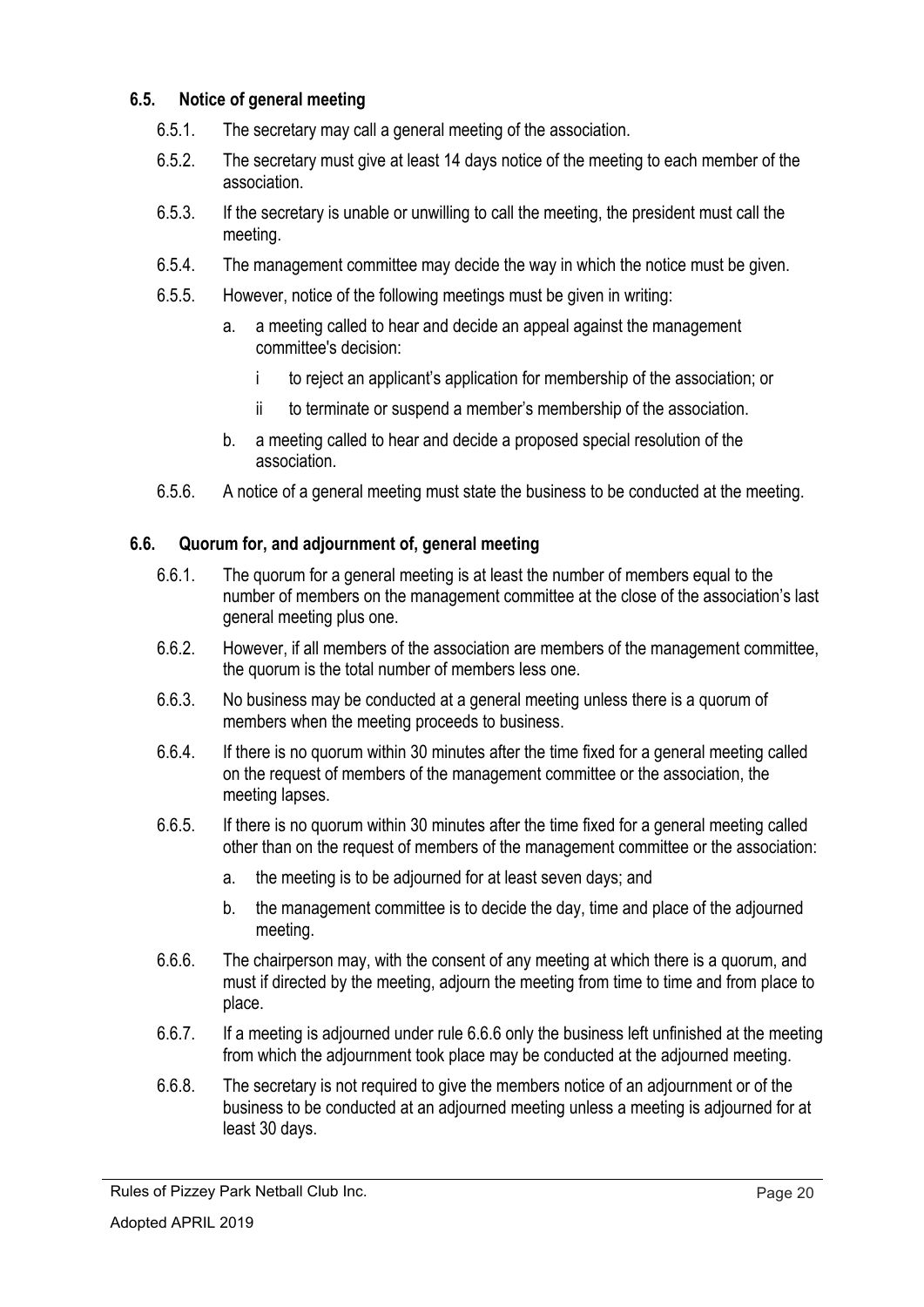6.6.9. If a meeting is adjourned for at least 30 days, notice of the adjourned meeting must be given in the same way notice is given for an original meeting.

# **6.7. Procedure at general meeting**

- 6.7.1. A member may take part and vote in a general meeting in person, by proxy or by attorney.
- 6.7.2. A member who participates in a meeting as mentioned in rule 6.7.1 is taken to be present at the meeting.
- 6.7.3. At each general meeting:
	- a. the president is to preside as chairperson; and
	- b. if there is no president or if the president is not present within 15 minutes after the time fixed for the meeting or is unwilling to act, the members present may choose another management committee member to be chairperson of the meeting; and
	- c. if there is no management committee member present the members may choose one of their number to preside as chairperson at the meeting; and
	- d. the chairperson must conduct the meeting in a proper and orderly way.

## **6.8. Voting at general meeting**

- 6.8.1. At a general meeting, each question, matter or resolution, other than a special resolution, must be decided by a majority vote of the members present and voting.
- 6.8.2. Each member present and entitled to vote is entitled to one vote only and, if the votes are equal, the chairperson has a casting vote as well as a primary vote.
- 6.8.3. A member is not entitled to vote at a general meeting if the member's annual subscription is in arrears at the date of the meeting.
- 6.8.4. The method of voting is to be decided by the management committee.
- 6.8.5. However, if at least 20% of the members present demand a secret ballot, voting must be by secret ballot.
- 6.8.6. If a secret ballot is held, the chairperson must appoint two members to conduct the secret ballot in the way the chairperson decides.
- 6.8.7. The result of a secret ballot as declared by the chairperson is taken to be a resolution of the meeting at which the ballot was held.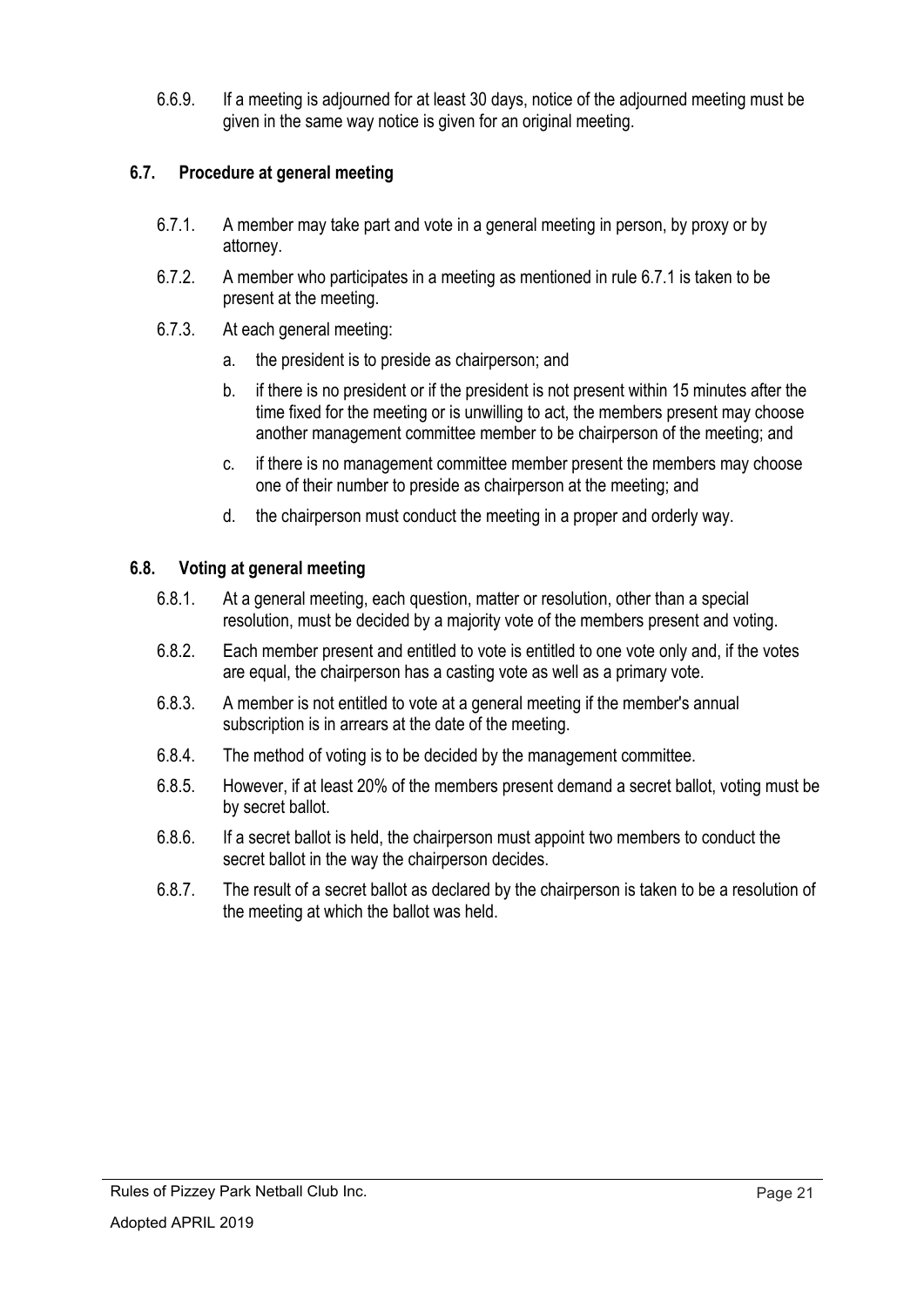## **6.9. Special general meeting**

- 6.9.1. The secretary must call a special general meeting by giving each member of the association notice of the meeting within 14 days after:
	- a. being directed to call the meeting by the management committee; or
	- b. being given a written request signed by:
		- i at least 33% of the number of members of the management committee when the request is signed; or
		- ii at least the number of ordinary members of the association equal to double the number of members of the association on the management committee when the request is signed plus one; or
	- c. being given a written notice of an intention to appeal against the decision of the management committee:
		- i to reject an application for membership; or
		- ii to terminate or suspend a member's membership.
- 6.9.2. A request mentioned in rule 6.9.1(b) must state:
	- a. why the special general meeting is being called; and
	- b. the business to be conducted at the meeting.
- 6.9.3. A special general meeting must be held within 28 days after the secretary:
	- a. is directed to call the meeting by the management committee; or
	- b. is given the written request mentioned in rule 6.9.1(b); or
	- c. is given the written notice of an intention to appeal mentioned in rule 6.9.1(c).
- 6.9.4. If the secretary is unable or unwilling to call the special meeting, the president must call the meeting.

# **6.10. Proxies**

6.10.1. An instrument appointing a proxy must be in writing and be in the following or similar form:

| Pizzey Park Netball Club Inc:          |                                      |                                                                                                   |  |  |  |  |  |
|----------------------------------------|--------------------------------------|---------------------------------------------------------------------------------------------------|--|--|--|--|--|
|                                        | 01                                   | being                                                                                             |  |  |  |  |  |
|                                        | a member of the association, appoint | 01                                                                                                |  |  |  |  |  |
|                                        |                                      | as my proxy to vote for me on my behalf at the (annual) general meeting of the association, to be |  |  |  |  |  |
| held on the                            | day of                               | 20                                                                                                |  |  |  |  |  |
| and at any adjournment of the meeting. |                                      |                                                                                                   |  |  |  |  |  |
| Signed this                            | day of                               | 20                                                                                                |  |  |  |  |  |
| Signature                              |                                      |                                                                                                   |  |  |  |  |  |

- 6.10.2. The instrument appointing a proxy must:
	- a. If the appointor is an individual—be signed by the appointor or the appointor's attorney properly authorised in writing; or
	- b. If the appointor is a corporation:
		- i. be under seal; or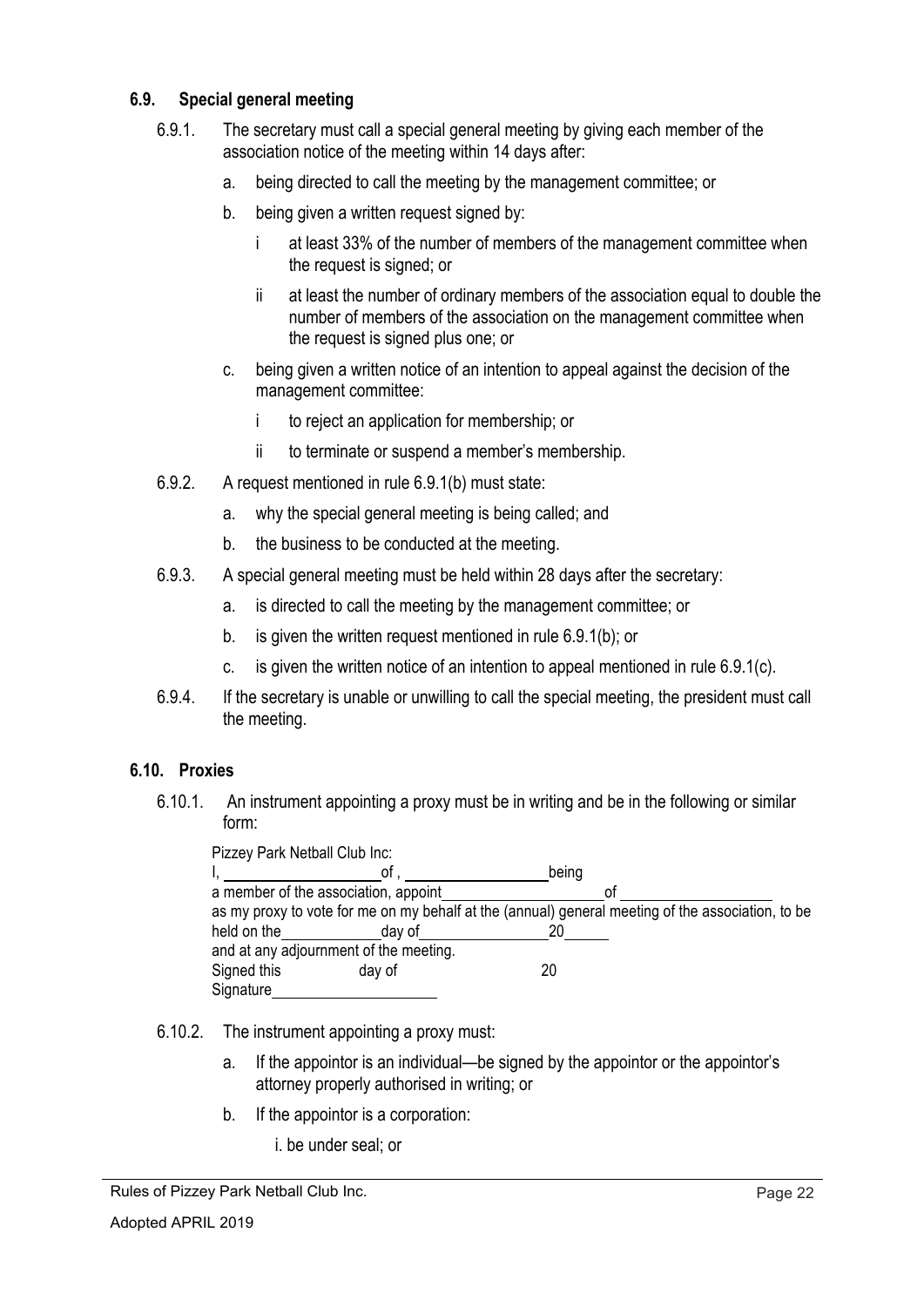- ii. be signed by a properly authorised officer or attorney of the corporation.
- 6.10.3. A proxy may be a member of the association or another person.
- 6.10.4. The instrument appointing a proxy is taken to confer authority to demand or join in demanding a secret ballot.
- 6.10.5. Each instrument appointing a proxy must be given to the secretary before the start of the meeting or adjourned meeting at which the person named in the instrument proposes to vote.
- 6.10.6. Unless otherwise instructed by the appointor, the proxy may vote as the proxy considers appropriate.
- 6.10.7. If a member wants a proxy to vote for or against a resolution, the instrument appointing the proxy must be in the following or similar form:

Pizzey Park Netball Club Inc:

|              | of .                                   | being                                                                                             |  |
|--------------|----------------------------------------|---------------------------------------------------------------------------------------------------|--|
|              | a member of the association, appoint   | 01                                                                                                |  |
|              |                                        | as my proxy to vote for me on my behalf at the (annual) general meeting of the association, to be |  |
| held on the  | day of                                 | 20                                                                                                |  |
|              | and at any adjournment of the meeting. |                                                                                                   |  |
| Signed this  | day of                                 | 20                                                                                                |  |
| Signature    |                                        |                                                                                                   |  |
| resolutions: |                                        | This form is to be used *in favour of/*against [strike out whichever is not wanted] the following |  |

[*List relevant resolutions*]

## **6.11. Minutes of general meetings**

- 6.11.1. The secretary must ensure full and accurate minutes of all questions, matters, resolutions and other proceedings of each general meeting are entered in a minute book.
- 6.11.2. To ensure the accuracy of the minutes:
	- a. the minutes of each general meeting must be signed by the chairperson of the meeting, or the chairperson of the next general meeting, verifying their accuracy; and
	- b. the minutes of each annual general meeting must be signed by the chairperson of the meeting, or the chairperson of the next meeting of the association that is a general meeting or annual general meeting, verifying their accuracy.
- 6.11.3. If asked by a member of the association, the secretary must, within 28 days after the request is made:
	- a. make the minute book for a particular general meeting available for inspection by the member at a mutually agreed time and place; and
	- b. give the member copies of the minutes of the meeting.
- 6.11.4. The association may require the member to pay the reasonable costs of providing copies of the minutes.

Rules of Pizzey Park Netball Club Inc.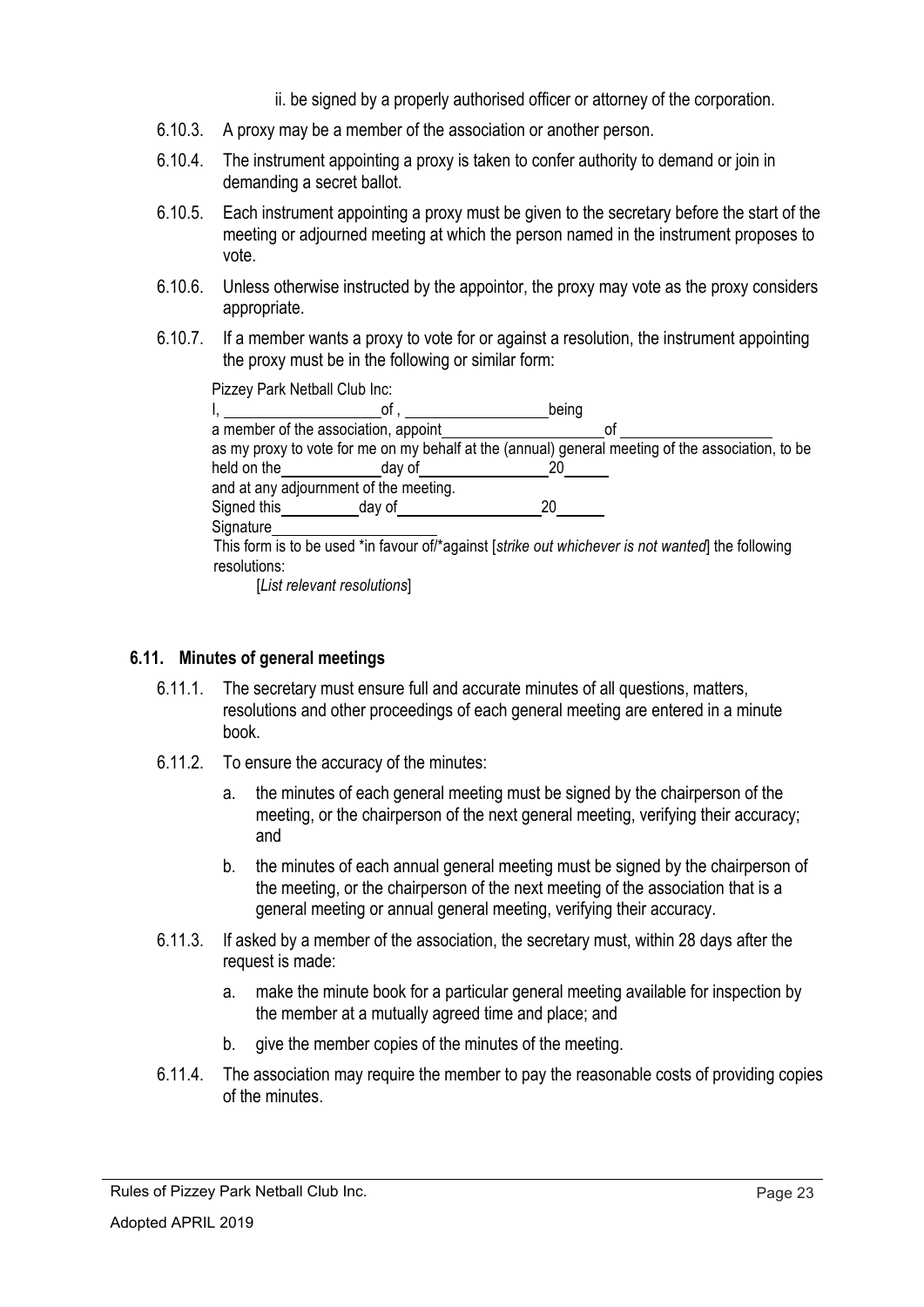#### **7. Rules and bylaws**

#### **7.1. Bylaws**

- 7.1.1. The management committee may make, amend or repeal bylaws, consistent with these rules, for the internal management of the association.
- 7.1.2. A bylaw may be set aside by a vote of members at a general meeting of the association.

#### **7.2. Alteration of rules**

- 7.2.1. Subject to the Act, these rules may be amended, repealed or added to by a special resolution carried at a general meeting.
- 7.2.2. However, an amendment, repeal or addition is valid only if it is registered by the chief executive of the Queensland Government Office of Fair Trading.

#### **7.3. Common seal**

- 7.3.1. The management committee must ensure the association has a common seal.
- 7.3.2. The common seal must be:
	- a. kept securely by the management committee; and
	- b. used only under the authority of the management committee.
- 7.3.3. Each instrument to which the seal is attached must be signed by a member of the management committee and countersigned by:
	- a. the secretary; or
	- b. another member of the management committee; or
	- c. someone authorised by the management committee.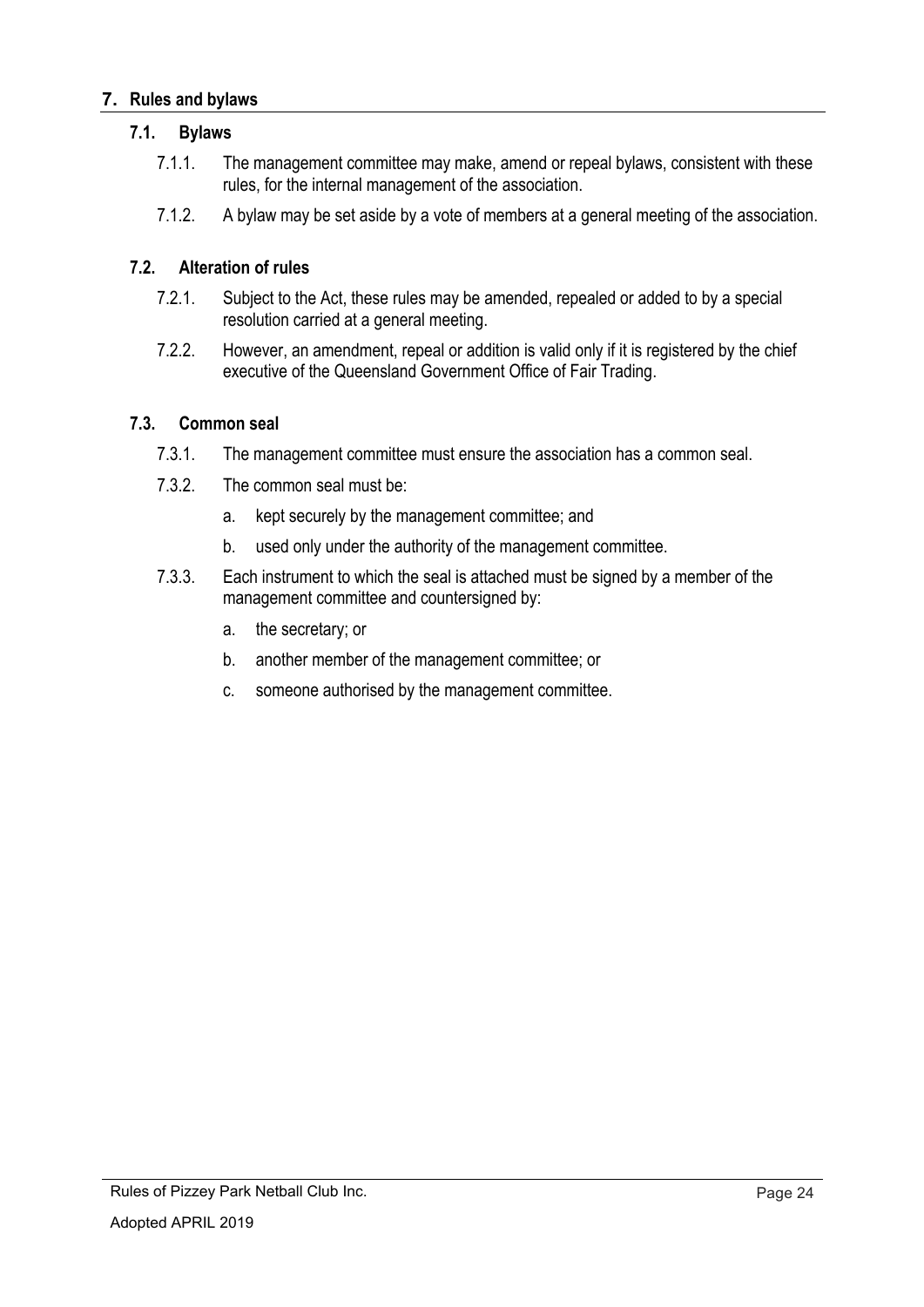#### **8. Finance**

#### **8.1. Funds and accounts**

- 8.1.1. The funds of the association must be kept in an account in the name of the association in a financial institution decided by the management committee.
- 8.1.2. Records and accounts must be kept in the English language showing full and accurate particulars of the financial affairs of the association.
- 8.1.3. All amounts must be deposited in the financial institution account as soon as possible after receipt.
- 8.1.4. A payment by the association of \$100 or more must be made by cheque or electronic funds transfer
- 8.1.5. Any cheque or electronic funds transfer must be signed or approved by any two of the following:
	- a. the president;
	- b. the secretary;
	- c. the treasurer;
	- d. any one of three other members of the association who have been authorised by the management committee to sign cheques issued or approve electronic funds transfers by the association.
- 8.1.6. However, one of the persons who signs the cheque or approves the electronic funds transfer must be the president, the secretary or the treasurer.
- 8.1.7. Cheques, other than cheques for wages, allowances or petty cash recoupment, must be crossed not negotiable.
- 8.1.8. A petty cash account may be kept on the imprest system, and the management committee must decide the amount of petty cash to be kept in any such account.
- 8.1.9. All expenditure must be approved or ratified at a management committee meeting.
- 8.1.10. The association precludes the payment to an officer or employee of the association of an amount by way of commission or allowance calculated by reference to the quantity of liquor sold or supplied by the association or the receipts of the association for such liquor.

#### **8.2. General financial matters**

- 8.2.1. On behalf of the management committee, the treasurer must, as soon as possible after the end date of each financial year, ensure a financial statement for its last reportable financial year is prepared.
- 8.2.2. The income and property of the association must be used solely in promoting the association's objects and exercising the association's powers and no portion shall be paid or distributed directly or indirectly to members or their associates except as bona fide remuneration of a member for services rendered or expenses incurred on behalf of the association.